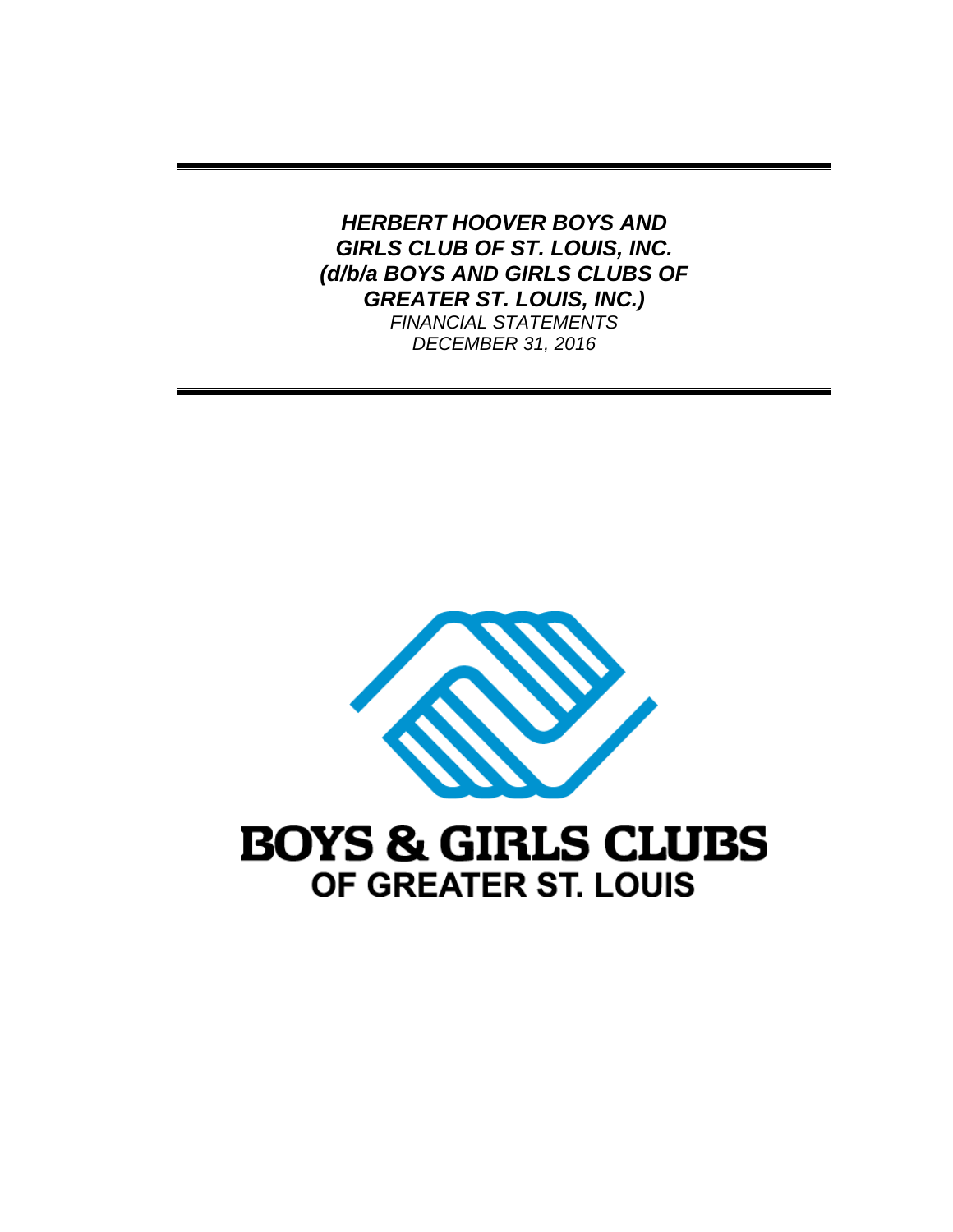# **Contents**

# **Page**

|--|--|

## **Financial Statements**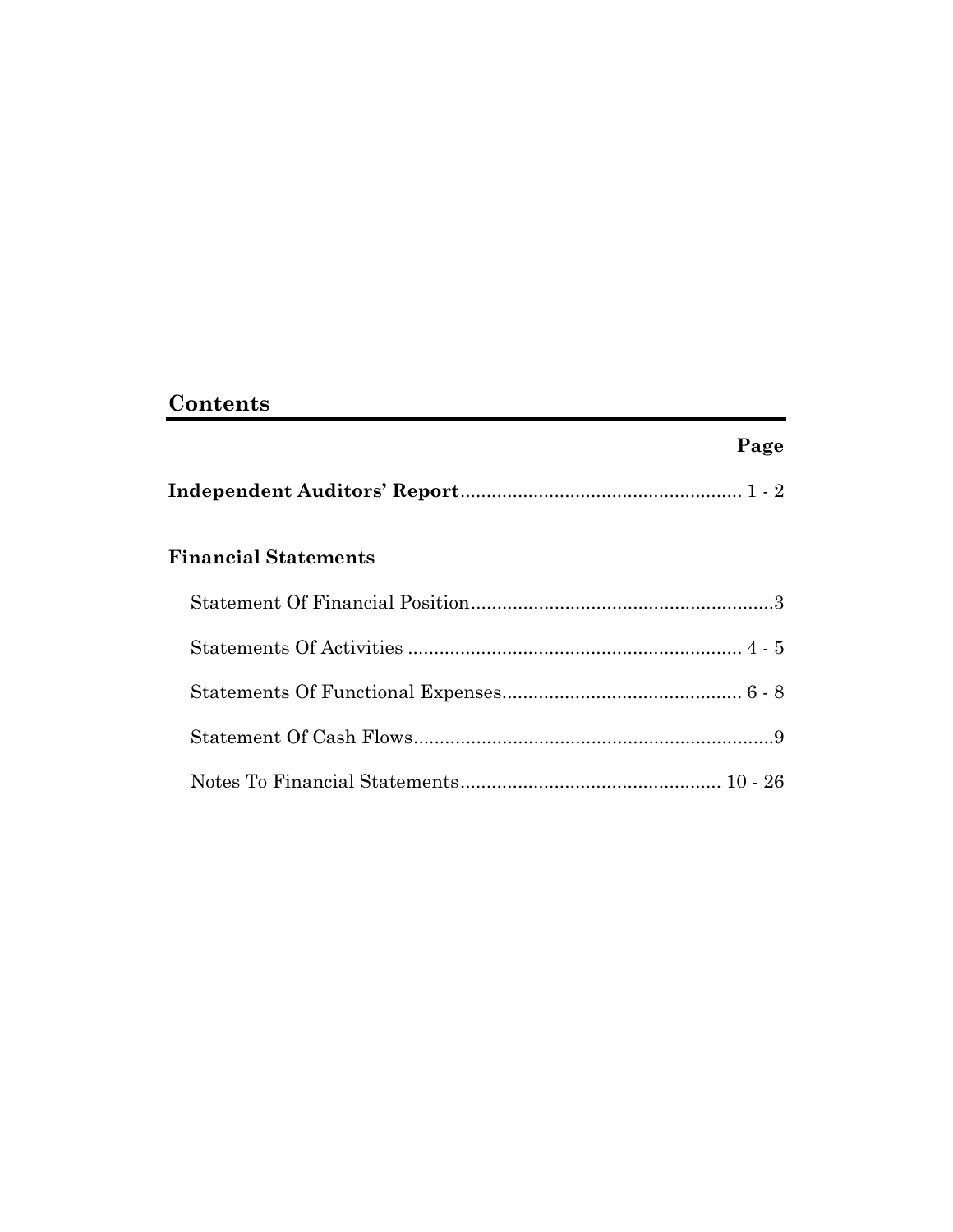

#### **Independent Auditors' Report**

**RubinBrown LLP Certified Public Accountants** & Business Consultants

One North Brentwood Saint Louis, MO 63105

T 314.290.3300 F 314.290.3400

W rubinbrown.com E info@rubinbrown.com

Board of Directors Boys and Girls Clubs of Greater St. Louis, Inc. St. Louis, Missouri

#### **Report On Financial Statements**

We have audited the accompanying financial statements of Herbert Hoover Boys and Girls Club of St. Louis, Inc. d/b/a Boys and Girls Clubs of Greater St. Louis, Inc., a not-for-profit organization, which comprise the statement of financial position as of December 31, 2016 and 2015, and the related statements of activities, functional expenses and cash flows for the years then ended, and the related notes to the financial statements.

#### *Management's Responsibility For The Financial Statements*

Management is responsible for the preparation and fair presentation of these financial statements in accordance with accounting principles generally accepted in the United States of America; this includes the design, implementation, and maintenance of internal control relevant to the preparation and fair presentation of financial statements that are free from material misstatement, whether due to fraud or error.

#### *Auditors' Responsibility*

Our responsibility is to express an opinion on these financial statements based on our audits. We conducted our audits in accordance with auditing standards generally accepted in the United States of America. Those standards require that we plan and perform the audit to obtain reasonable assurance about whether the financial statements are free from material misstatement.

An audit involves performing procedures to obtain audit evidence about the amounts and disclosures in the financial statements. The procedures selected depend on the auditors' judgment, including the assessment of the risks of material misstatement of the financial statements, whether due to fraud or error. In making those risk assessments, the auditor considers internal control relevant to the entity's preparation and fair presentation of the financial statements in order to design audit procedures that are appropriate in the circumstances, but not for the purpose of expressing an opinion on the effectiveness of the entity's internal control. Accordingly, we express no such opinion. An audit also includes evaluating the appropriateness of accounting policies used and the reasonableness of significant accounting estimates made by management, as well as evaluating the overall presentation of the financial statements.

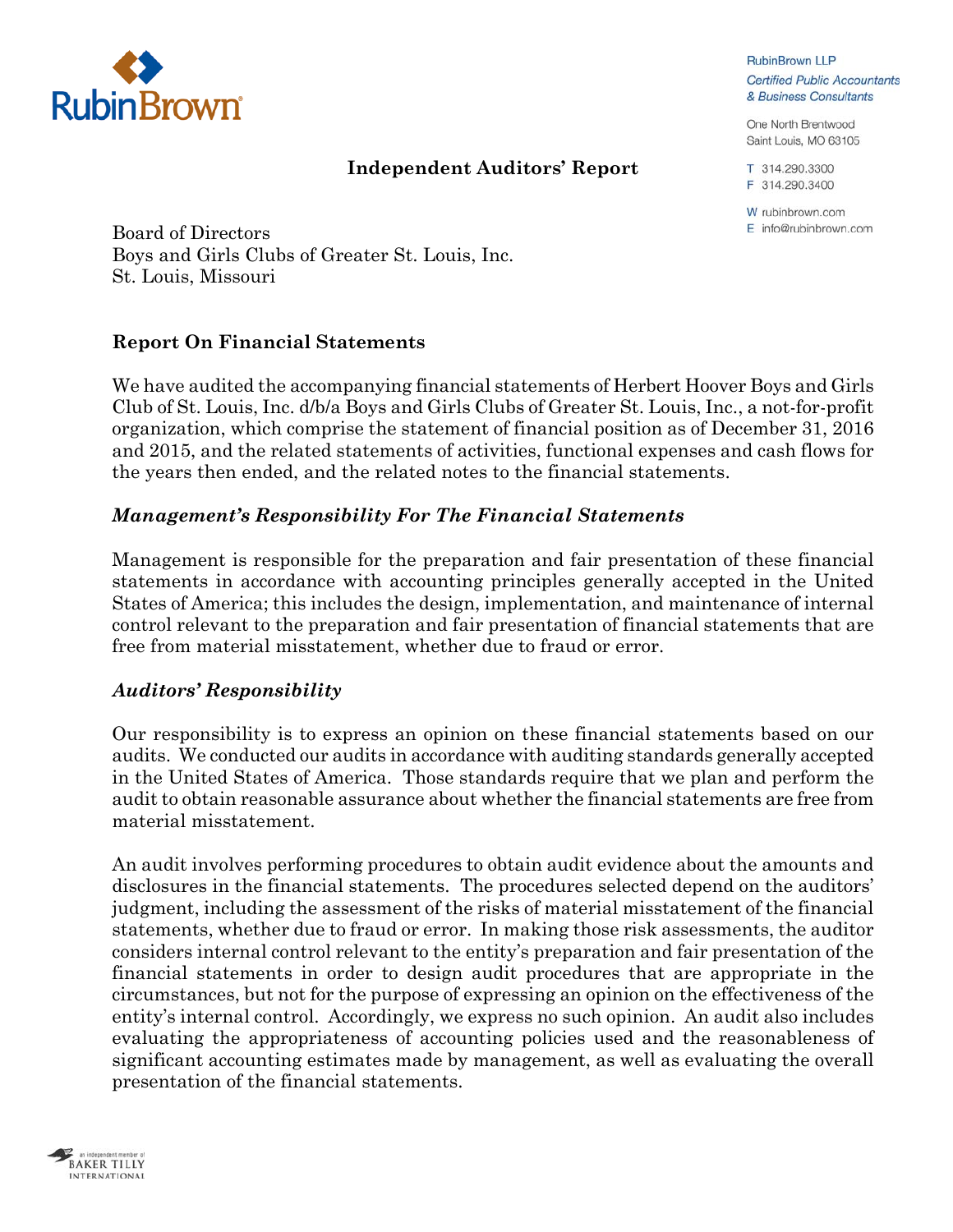We believe that the audit evidence we have obtained is sufficient and appropriate to provide a basis for our audit opinion.

## *Opinion*

In our opinion, the financial statements referred to above present fairly, in all material respects, the financial position of Herbert Hoover Boys and Girls Club of St. Louis, Inc. d/b/a Boys and Girls Clubs of Greater St. Louis, Inc. as of December 31, 2016 and 2015, and the changes in its net assets and its cash flows for the years then ended, in accordance with accounting principles generally accepted in the United States of America.

## *Emphasis Of Matter - Prior Period Adjustment*

As disclosed in Note 8 to the financial statements, the 2015 financial statements have been restated to correct contribution revenue, promises to give and total net assets. Our opinion is not modified with respect to these matters.

RubinBrown LLP

June 29, 2017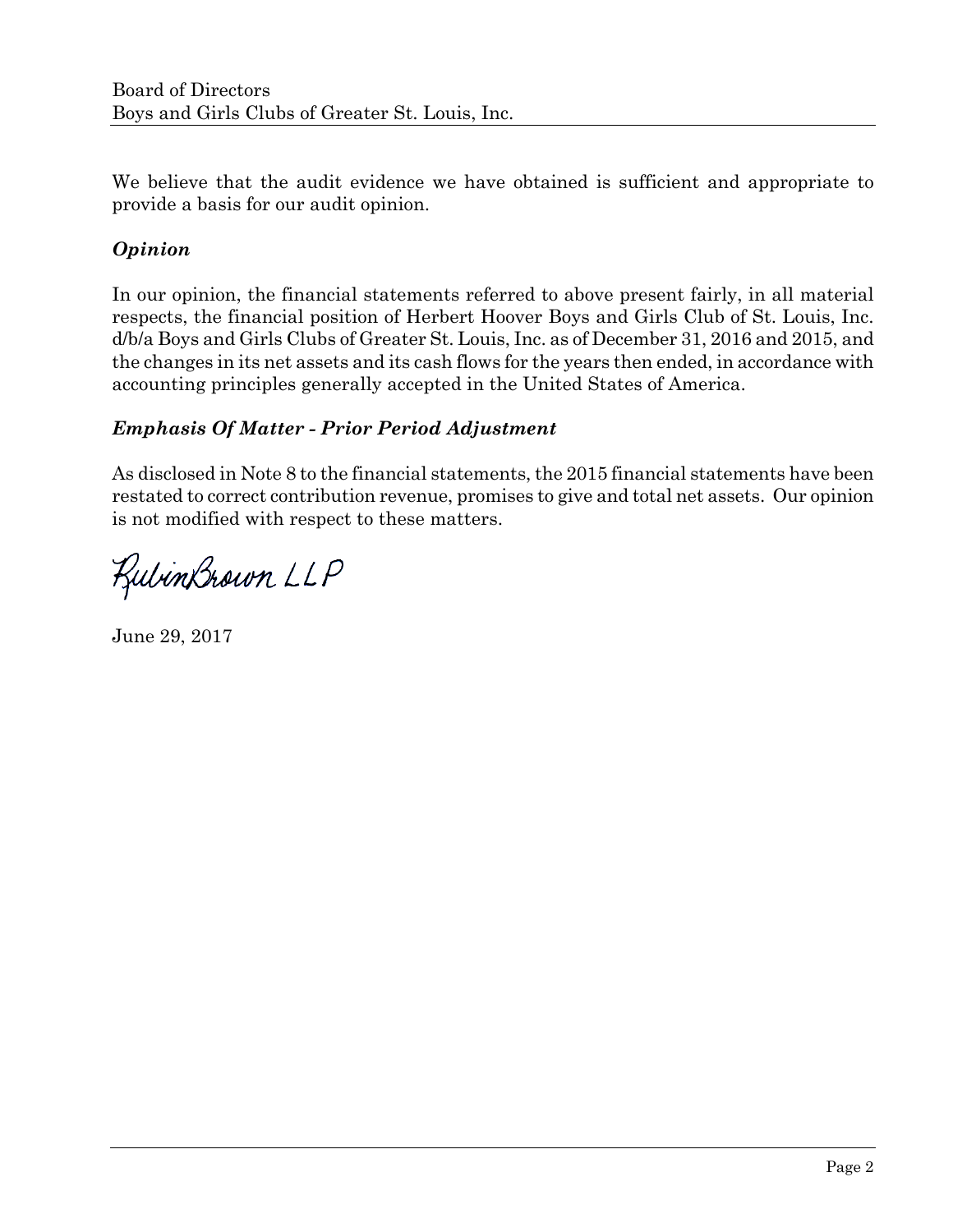# **BOYS AND GIRLS CLUBS OF GREATER ST. LOUIS, INC. STATEMENT OF FINANCIAL POSITION**

#### **Assets**

|                                                     |      | December 31, |    |                |  |
|-----------------------------------------------------|------|--------------|----|----------------|--|
|                                                     | 2015 |              |    |                |  |
|                                                     |      |              |    | (As Restated - |  |
|                                                     |      | 2016         |    | Note 8)        |  |
| <b>Current Assets</b>                               |      |              |    |                |  |
| Cash and cash equivalents                           | \$   | 545,903      | \$ | 507,763        |  |
| Investments (Note 3)                                |      | 2,775,775    |    | 2,915,083      |  |
| Unconditional promises to give - current (Note 5)   |      | 1,488,946    |    | 1,310,623      |  |
| Accounts receivable                                 |      | 25,474       |    | 109,745        |  |
| Prepaid insurance                                   |      | 49,560       |    | 33,505         |  |
| <b>Total Current Assets</b>                         |      | 4,885,658    |    | 4,876,719      |  |
| Unconditional Promises To Give - Long-Term (Note 5) |      | 1,289,230    |    | 648,960        |  |
| <b>Property And Equipment (Notes 6 And 7)</b>       |      | 11,287,459   |    | 11,523,595     |  |
| Assets Restricted For Endowment (Notes 3 And 9)     |      | 3,372,227    |    | 3,301,682      |  |
| <b>Total Assets</b>                                 | \$   | 20,834,574   |    | \$20,350,956   |  |

#### **Liabilities And Net Assets**

| <b>Current Liabilities</b>                        |                  |               |              |
|---------------------------------------------------|------------------|---------------|--------------|
| Current maturities of long-term debt (Note 7)     | \$<br>173,069    | $\mathbf{\$}$ | 166,489      |
| Accounts payable and accrued expenses             | 250,465          |               | 168,903      |
| <b>Total Current Liabilities</b>                  | 423,534          |               | 335,392      |
|                                                   |                  |               |              |
| Long-Term Debt (Note 7)                           | 1,182,226        |               | 1,355,596    |
|                                                   |                  |               |              |
| <b>Total Liabilities</b>                          | 1,605,760        |               | 1,690,988    |
|                                                   |                  |               |              |
| <b>Net Assets</b>                                 |                  |               |              |
| Unrestricted Net Assets:                          |                  |               |              |
| Operating                                         | 1,956,128        |               | 1,495,258    |
| Unrestricted - invested in property and equipment | 9,932,164        |               | 10,001,510   |
| <b>Total Unrestricted Net Assets</b>              | 11,888,292       |               | 11,496,768   |
| Temporarily Restricted (Note 8)                   | 4,142,622        |               | 3,965,300    |
| Permanently Restricted (Notes 8 and 9)            | 3,197,900        |               | 3,197,900    |
| <b>Total Net Assets</b>                           | 19,228,814       |               | 18,659,968   |
|                                                   |                  |               |              |
| <b>Total Liabilities And Net Assets</b>           | \$<br>20,834,574 |               | \$20,350,956 |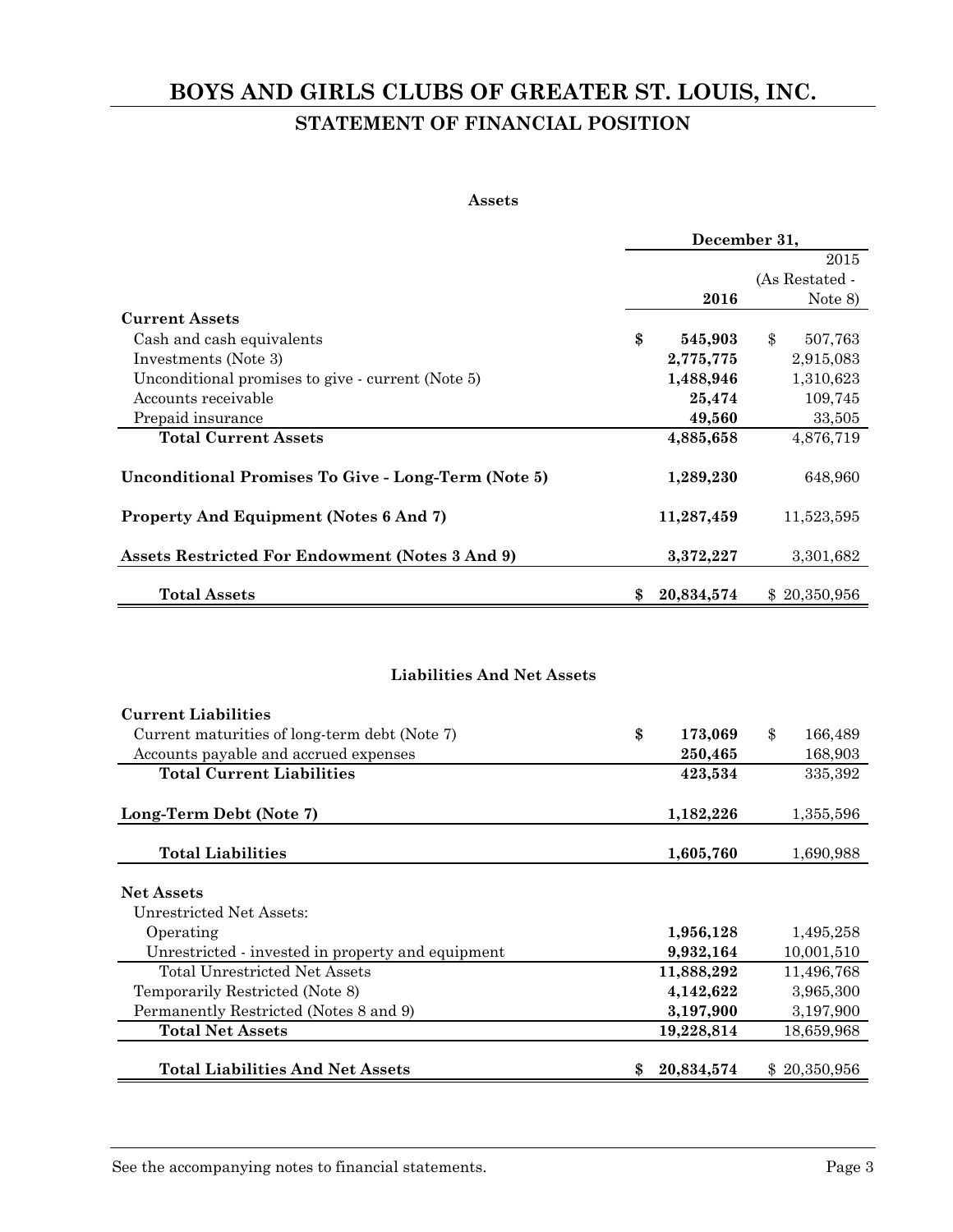#### **STATEMENT OF ACTIVITIES For The Year Ended December 31, 2016**

|                                                | Unrestricted     | Temporarily<br>Restricted | Permanently<br>Restricted | Total            |
|------------------------------------------------|------------------|---------------------------|---------------------------|------------------|
| <b>Revenues And Support</b>                    |                  |                           |                           |                  |
| Contributions                                  | \$<br>955,104    | \$<br>2,195,085           | \$                        | \$<br>3,150,189  |
| Grants and special purpose revenue             | 1,076,103        | 962,618                   |                           | 2,038,721        |
| United Way (Note 5)                            | 6,413            | 602,825                   |                           | 609,238          |
| In-kind donations                              | 46,671           |                           |                           | 46,671           |
| Membership and program fees                    | 371,936          |                           |                           | 371,936          |
| Fundraising event revenue (net of direct costs |                  |                           |                           |                  |
| of benefits to donors of \$181,451)            | 423,321          |                           |                           | 423,321          |
| Miscellaneous income                           | 23,147           |                           |                           | 23,147           |
|                                                | 2,902,695        | 3,760,528                 |                           | 6,663,223        |
| Net assets released from restrictions (Note 8) | 3,758,732        | (3,758,732)               |                           |                  |
| <b>Total Revenues And Support</b>              | 6,661,427        | 1,796                     |                           | 6,663,223        |
| <b>Expenses</b>                                |                  |                           |                           |                  |
| Herbert Hoover club                            | 1,916,095        |                           |                           | 1,916,095        |
| Adams Park club                                | 879,540          |                           |                           | 879,540          |
| South East Middle School club                  | 258,580          |                           |                           | 258,580          |
| Grannemann Elementary School club              | 337,452          |                           |                           | 337,452          |
| O'Fallon Park club                             | 400,656          |                           |                           | 400,656          |
| Ferguson Middle School club                    | 326,278          |                           |                           | 326,278          |
| Riverview Gardens club                         | 312,140          |                           |                           | 312,140          |
| Lee Hamilton Elementary School club            | 60,693           |                           |                           | 60,693           |
| Mentor St. Louis                               | 672,486          |                           |                           | 672,486          |
| <b>Total Program Services</b>                  | 5,163,920        | $\overline{\phantom{0}}$  |                           | 5,163,920        |
| General and administrative                     | 727,472          |                           |                           | 727,472          |
| Development and fundraising                    | 450,938          |                           |                           | 450,938          |
| <b>Total Supporting Services</b>               | 1,178,410        |                           |                           | 1,178,410        |
| <b>Total Expenses</b>                          | 6,342,330        | $\overline{\phantom{0}}$  |                           | 6,342,330        |
| <b>Increase In Net Assets From Operations</b>  | 319,097          | 1,796                     |                           | 320,893          |
| Interest And Dividend Income, Net (Note 3)     | 24,108           | 31,587                    |                           | 55,695           |
| Net Realized And Unrealized Gains On           |                  |                           |                           |                  |
| <b>Investments</b> (Note 3)                    | 48,319           | 143,939                   |                           | 192,258          |
| <b>Increase In Net Assets</b>                  | 391,524          | 177,322                   |                           | 568,846          |
| Net Assets - Beginning Of Year                 | 11,496,768       | 3,965,300                 | 3,197,900                 | 18,659,968       |
| Net Assets - End Of Year                       | \$<br>11,888,292 | \$<br>4,142,622           | \$<br>3,197,900           | \$<br>19,228,814 |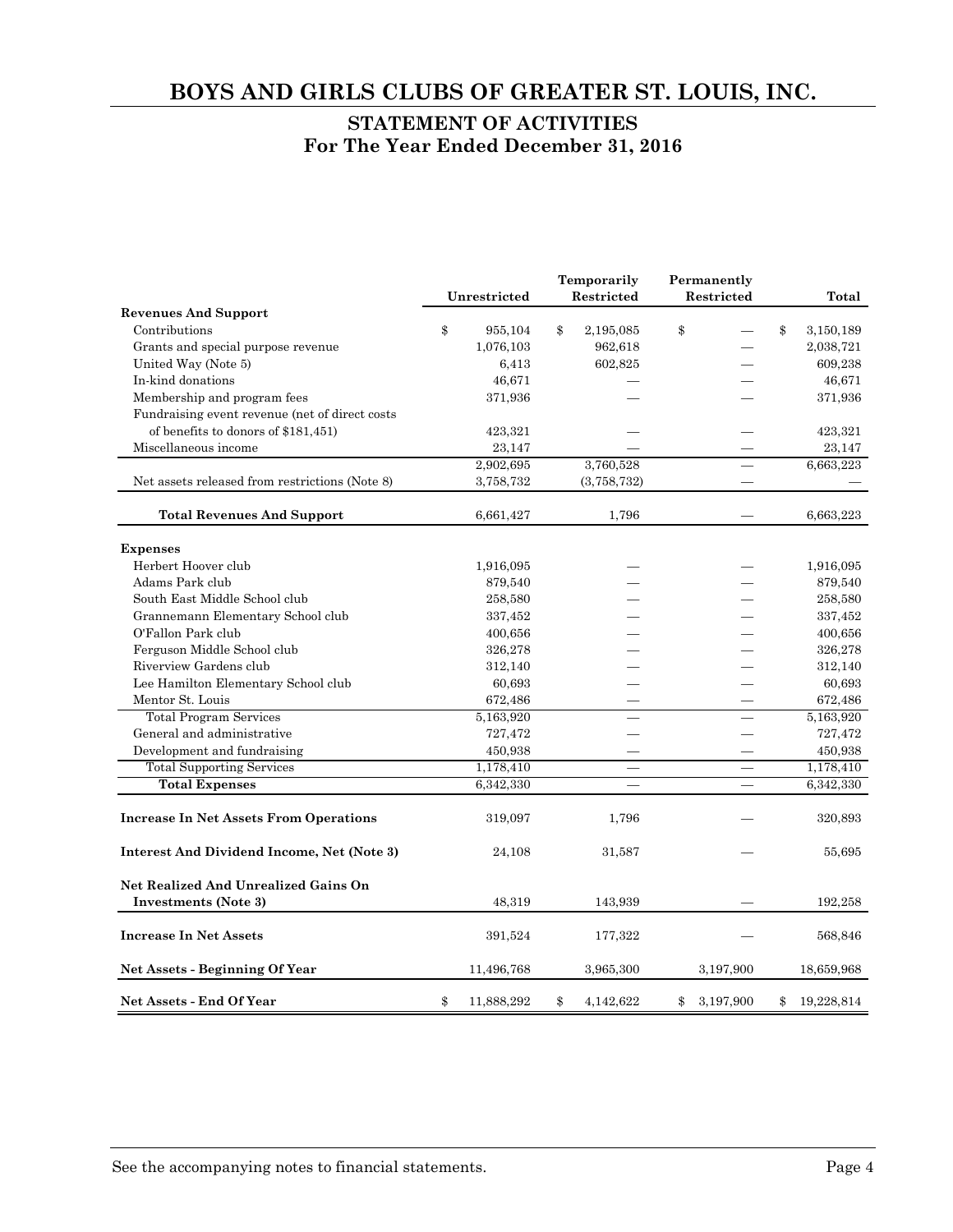#### **STATEMENT OF ACTIVITIES For The Year Ended December 31, 2015 (As Restated – Note 8)**

|                                                | Unrestricted     | Temporarily<br>Restricted | Permanently<br>Restricted |       | Total      |
|------------------------------------------------|------------------|---------------------------|---------------------------|-------|------------|
| <b>Revenues And Support</b>                    |                  |                           |                           |       |            |
| Contributions                                  | \$<br>1,134,426  | \$<br>4,231,526           | \$<br>25,000              | $\$\$ | 5,390,952  |
| Grants and special purpose revenue             | 787,724          | 348,628                   |                           |       | 1,136,352  |
| United Way (Note 5)                            | 11,150           | 602,825                   |                           |       | 613,975    |
| In-kind donations                              | 147,652          |                           |                           |       | 147,652    |
| Membership and program fees                    | 307,300          |                           |                           |       | 307,300    |
| Fundraising event revenue (net of direct costs |                  |                           |                           |       |            |
| of benefits to donors of \$179,964)            | 526,189          |                           |                           |       | 526,189    |
| Miscellaneous income                           | 21,292           |                           |                           |       | 21,292     |
|                                                | 2,935,733        | 5,182,979                 | 25,000                    |       | 8,143,712  |
| Net assets released from restrictions (Note 8) | 2,881,239        | (2,881,239)               |                           |       |            |
| <b>Total Revenues And Support</b>              | 5,816,972        | 2,301,740                 | 25,000                    |       | 8,143,712  |
| <b>Expenses</b>                                |                  |                           |                           |       |            |
| Herbert Hoover club                            | 1,700,398        |                           |                           |       | 1,700,398  |
| Adams Park club                                | 769,617          |                           |                           |       | 769,617    |
| South East Middle School club                  | 240,792          |                           |                           |       | 240,792    |
| East Middle School club                        | 302,479          |                           |                           |       | 302,479    |
| O'Fallon Park club                             | 295,486          |                           |                           |       | 295,486    |
| Ferguson Middle School club                    | 396,497          |                           |                           |       | 396,497    |
| Mentor St. Louis                               | 450,735          |                           |                           |       | 450,735    |
| <b>Total Program Services</b>                  | 4,156,004        |                           |                           |       | 4,156,004  |
| General and administrative                     | 725,391          |                           |                           |       | 725,391    |
| Development and fundraising                    | 331,168          |                           |                           |       | 331,168    |
| <b>Total Supporting Services</b>               | 1,056,559        |                           |                           |       | 1,056,559  |
| <b>Total Expenses</b>                          | 5,212,563        |                           |                           |       | 5,212,563  |
| <b>Increase In Net Assets From Operations</b>  | 604,409          | 2,301,740                 | 25,000                    |       | 2,931,149  |
| Interest And Dividend Income, Net (Note 3)     | 19,899           | 50,173                    |                           |       | 70,072     |
| Net Realized And Unrealized Losses On          |                  |                           |                           |       |            |
| <b>Investments</b> (Note 3)                    | (47, 791)        | (67,200)                  |                           |       | (114, 991) |
| Increase (Decrease) In Net Assets              | 576,517          | 2,284,713                 | 25,000                    |       | 2,886,230  |
| <b>Net Assets - Beginning Of Year</b>          | 10,920,251       | 1,680,587                 | 3,172,900                 |       | 15,773,738 |
| <b>Net Assets - End Of Year</b>                | \$<br>11,496,768 | \$<br>3,965,300           | \$<br>3,197,900           | \$    | 18,659,968 |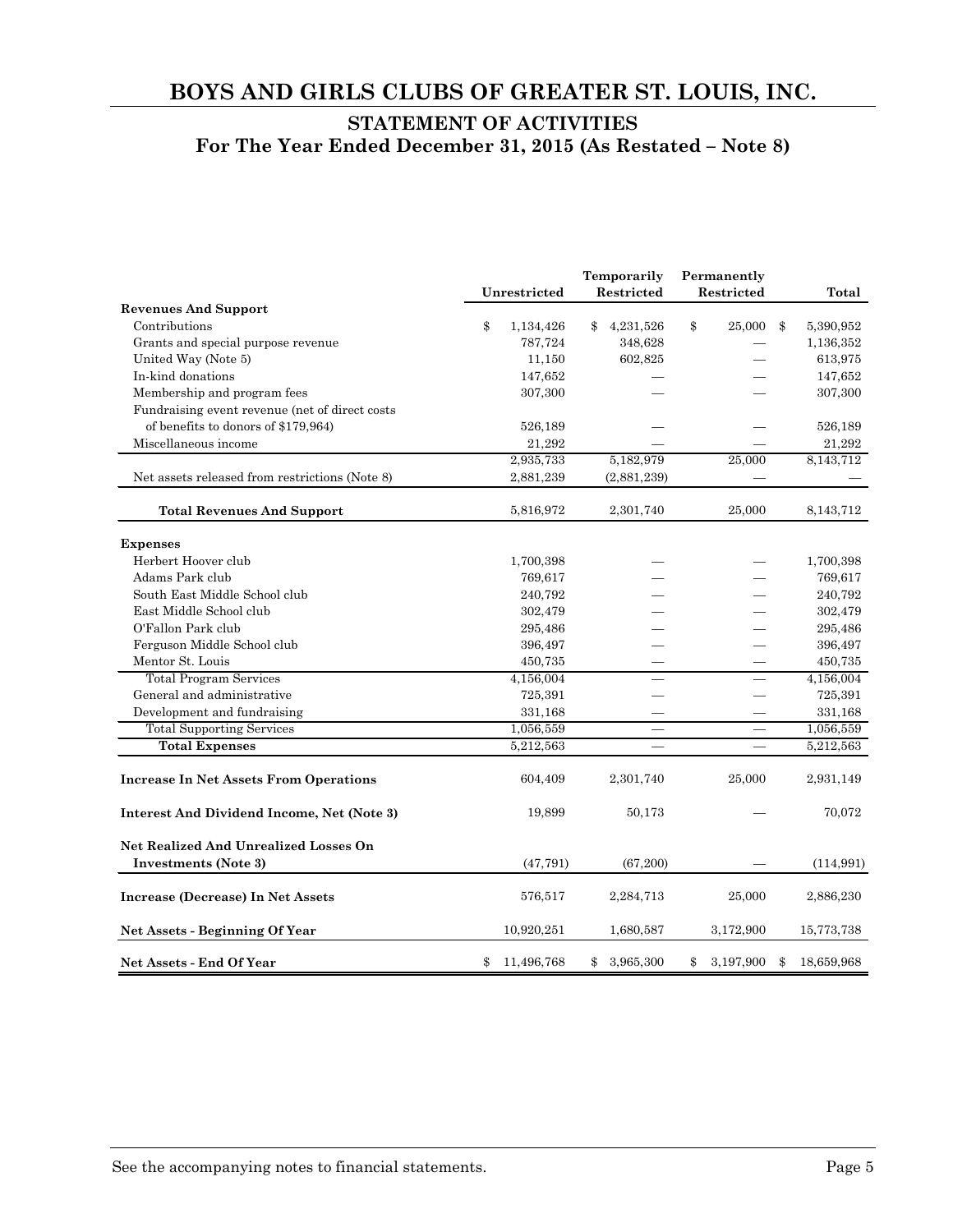#### **STATEMENT OF FUNCTIONAL EXPENSES For The Year Ended December 31, 2016**

|                                |                    |                          |                          |                    | <b>Program Services</b> |               |                |                         |               |                 |
|--------------------------------|--------------------|--------------------------|--------------------------|--------------------|-------------------------|---------------|----------------|-------------------------|---------------|-----------------|
|                                |                    |                          | <b>South East</b>        | Grannemann         | O'Fallon                | Ferguson      | Riverview      | <b>Lee Hamilton</b>     |               |                 |
|                                | Herbert            | Adams                    | Middle                   | Elementary         | Park                    | Middle        | Gardens        | Elementary              | Mentor        | Total           |
|                                | <b>Hoover Club</b> | Park Club                | <b>School Club</b>       | <b>School Club</b> | Club                    | School Club   | Club           | <b>School Club</b>      | St. Louis     | Program         |
| Personnel expenses             | \$<br>905,528      | - \$<br>540,414          | $\mathbf{\$}$<br>194,830 | \$<br>284,192      | \$<br>287.641           | 254,528<br>\$ | 215,702<br>\$  | $\mathbf{\$}$<br>25,986 | 565,994<br>\$ | 3,274,815<br>\$ |
| Advertising and promotions     | 720                | 330                      | 97                       | 127                | 150                     | 356           | 1,892          | 403                     | 271           | 4,346           |
| Conferences, conventions       |                    |                          |                          |                    |                         |               |                |                         |               |                 |
| and meetings                   | 1,248              | 890                      | 585                      | 186                | 888                     | 563           | 823            | 102                     | 1,007         | 6,292           |
| Contracted services and        |                    |                          |                          |                    |                         |               |                |                         |               |                 |
| program supplies               | 111,841            | 46,958                   | 32,682                   | 26,752             | 82,698                  | 50,240        | 51,501         | 12,315                  | 65,097        | 480,084         |
| Depreciation                   | 339,653            | 161,739                  |                          |                    |                         |               |                |                         |               | 501,392         |
| Dues and subscriptions         | 624                |                          |                          |                    |                         |               | 774            |                         |               | 1,398           |
| Equipment rental               |                    |                          |                          |                    |                         |               |                |                         |               |                 |
| and maintenance                | 33,910             | 20,430                   | 2,285                    | 2,676              | 3,178                   | 2,588         | 2,476          | 481                     | 5,334         | 73,358          |
| Interest expense               | 51,098             |                          |                          |                    |                         |               |                |                         |               | 51,098          |
| Liability insurance            | 54,302             | 33,669                   | 15,487                   | 14,484             | 8,810                   | 3,418         | 5,609          | 231                     | 6,162         | 142,172         |
| Occupancy                      | 343,748            | 40,867                   | 420                      | 549                | 651                     | 530           | 577            | 99                      | 1,093         | 388,534         |
| Office supplies                | 23,053             | 8,160                    | 2,837                    | 4,173              | 7,287                   | 5,053         | 9,883          | 5,861                   | 9,552         | 75,859          |
| Other - bank and merchant fees |                    | (60)                     |                          |                    |                         |               |                |                         |               | (60)            |
| Postage and shipping           | 6                  | 271                      |                          | $\mathbf{1}$       |                         |               |                | 7                       | 32            | 321             |
| Printing and publishing        | 1,279              | 290                      | 85                       | 111                | 188                     | 121           | 1,357          | 1,134                   | 222           | 4,787           |
| Professional fees              | 3,000              | $\overline{\phantom{0}}$ | 4,575                    |                    | 3,000                   | 3,000         |                |                         |               | 13,575          |
| Telecommunication              |                    |                          |                          |                    |                         |               |                |                         |               |                 |
| and technology                 | 32,103             | 21,152                   | 3,983                    | 3,038              | 5,723                   | 4,454         | 20,315         | 14,007                  | 15,927        | 120,702         |
| Travel                         | 13,982             | 4,430                    | 713                      | 1,163              | 441                     | 1,426         | 1,230          | 67                      | 1,795         | 25,247          |
|                                | \$<br>1,916,095    | 879,540<br>-8            | 258,580<br>\$            | 337.452<br>\$      | - \$<br>$400.656$ \$    | 326,278       | 312,140<br>\$. | \$<br>60.693            | 672,486<br>-8 | \$5.163.920     |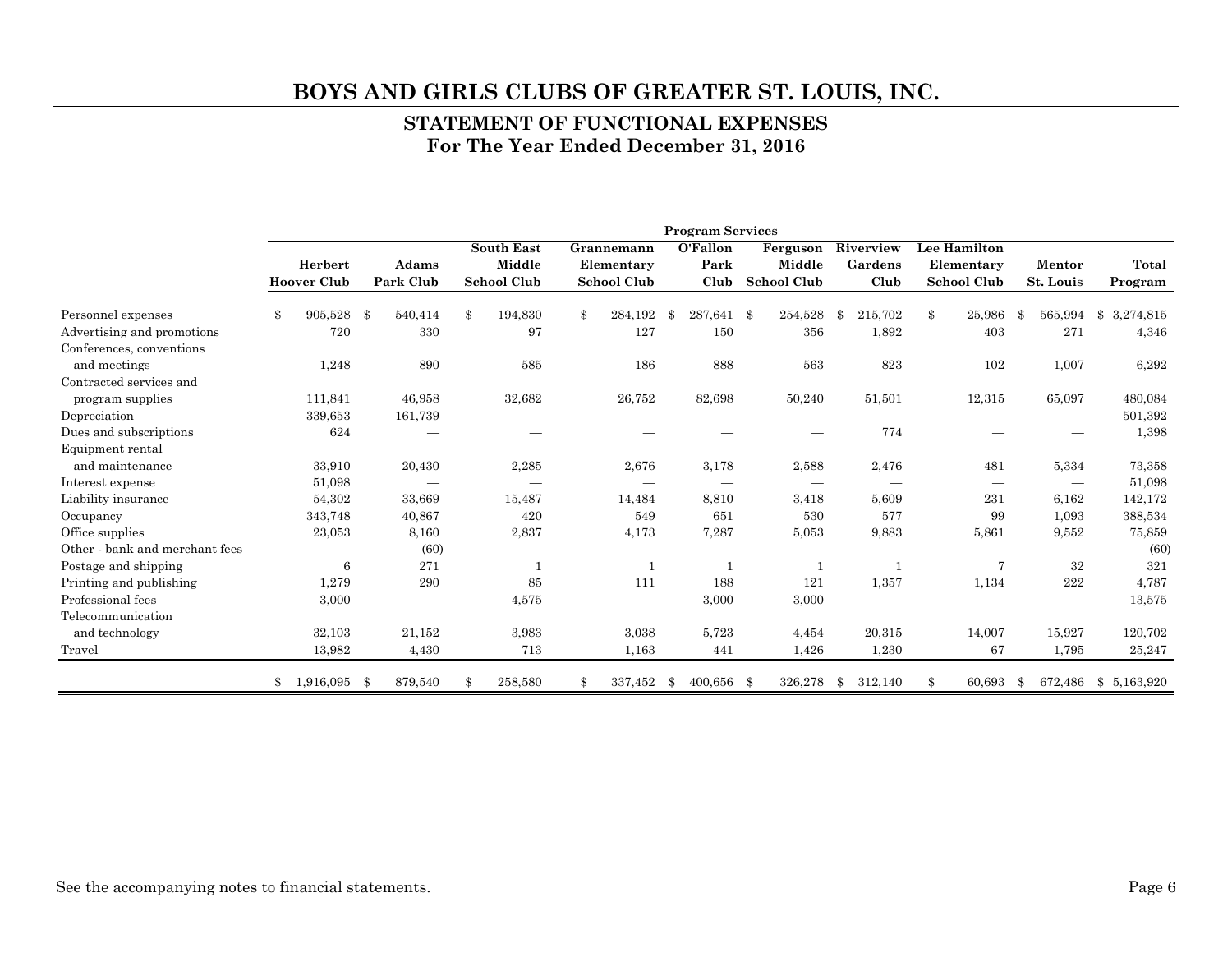#### **STATEMENT OF FUNCTIONAL EXPENSES** *(Continued)*  **For The Year Ended December 31, 2016**

|                                |                 |                | <b>Supporting Services</b> |                            |             |
|--------------------------------|-----------------|----------------|----------------------------|----------------------------|-------------|
|                                | Total           | General        | Development                | Total                      |             |
|                                | Program         | And            | And                        | Supporting                 |             |
|                                | (from previous) | Administrative | Fundraising                | <b>Services</b>            | Total       |
| Personnel expenses             | \$<br>3,274,815 | \$<br>391,931  | \$<br>347,741              | \$<br>739,672              | \$4,014,487 |
| Advertising and promotions     | 4,346           | 60,433         | 5,262                      | 65,695                     | 70,041      |
| Conferences, conventions       |                 |                |                            |                            |             |
| and meetings                   | 6,292           | 30,477         | 4,483                      | 34,960                     | 41,252      |
| Contracted services and        |                 |                |                            |                            |             |
| program supplies               | 480,084         | 717            | 1,456                      | 2,173                      | 482,257     |
| Depreciation                   | 501,392         | 37,739         |                            | 37,739                     | 539,131     |
| Dues and subscriptions         | 1,398           | 28,841         | 153                        | 28,994                     | 30,392      |
| Equipment rental               |                 |                |                            |                            |             |
| and maintenance                | 73,358          | 9,805          | 3,784                      | 13,589                     | 86,947      |
| Interest expense               | 51,098          | 5,678          |                            | 5,678                      | 56,776      |
| Liability insurance            | 142,172         | 50             |                            | 50                         | 142,222     |
| Occupancy                      | 388,534         |                |                            |                            | 388,534     |
| Office supplies                | 75,859          | 27,696         | 17,802                     | 45,498                     | 121,357     |
| Other - bank and merchant fees | (60)            | 36,282         |                            | 36,282                     | 36,222      |
| Postage and shipping           | 321             | 6,247          | 409                        | 6,656                      | 6,977       |
| Printing and publishing        | 4,787           | 13,432         | 8,332                      | 21,764                     | 26,551      |
| Professional fees              | 13,575          | 60,262         | 47,285                     | 107,547                    | 121,122     |
| Telecommunication              |                 |                |                            |                            |             |
| and technology                 | 120,702         | 4,981          | 8,298                      | 13,279                     | 133,981     |
| Travel                         | 25,247          | 12,901         | 5,933                      | 18,834                     | 44,081      |
|                                | \$<br>5,163,920 | \$<br>727,472  | \$<br>450,938              | 1,178,410<br>$\mathbf{\$}$ | \$6,342,330 |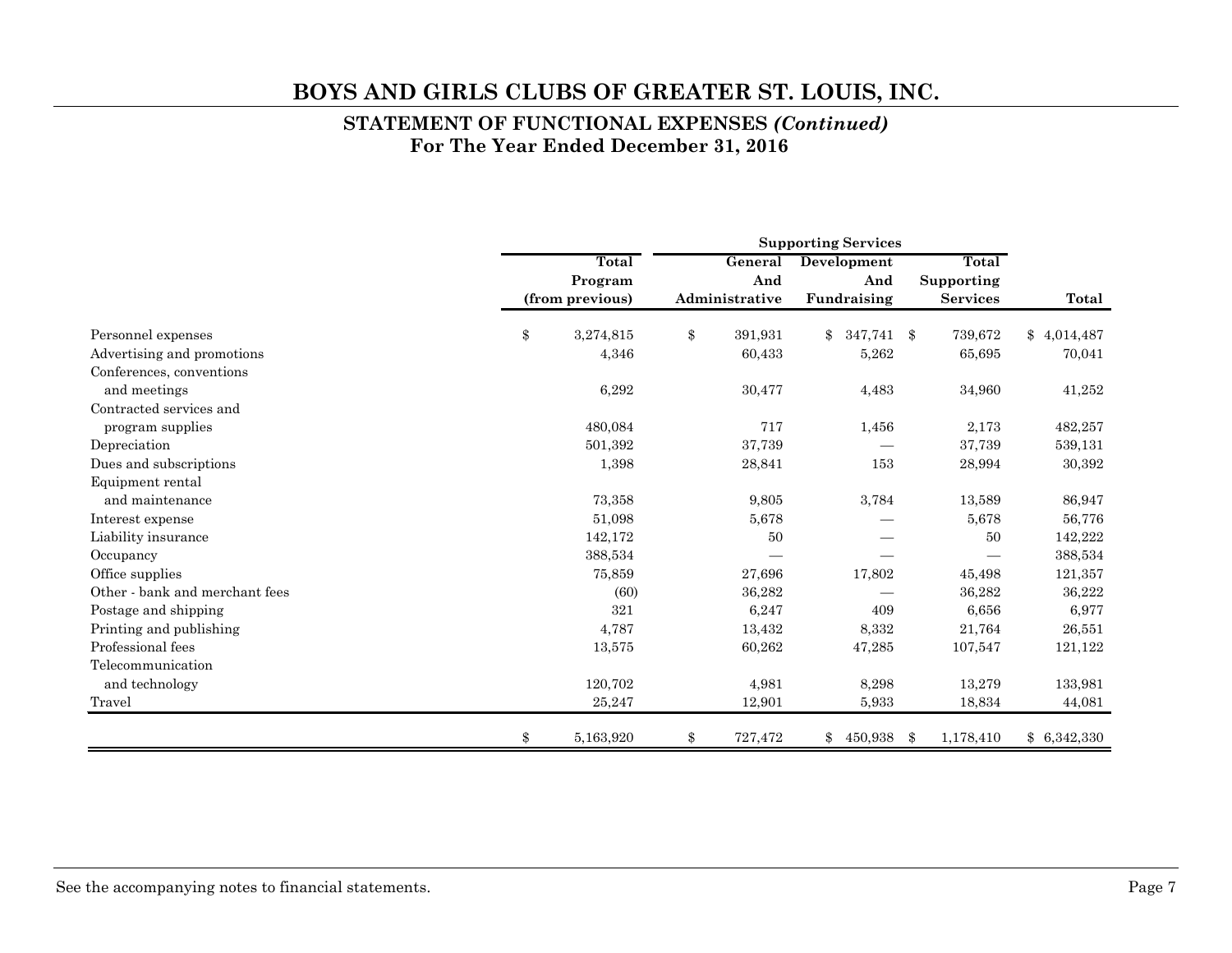#### **STATEMENT OF FUNCTIONAL EXPENSES For The Year Ended** December 31, 2015 **(As Restated – Note 8)**

|                                                        |                               |                                 |                                                   | <b>Program Services</b>                        |                          |                                        |                                 |                          |                                  | <b>Supporting Services</b>        |                                        |                             |
|--------------------------------------------------------|-------------------------------|---------------------------------|---------------------------------------------------|------------------------------------------------|--------------------------|----------------------------------------|---------------------------------|--------------------------|----------------------------------|-----------------------------------|----------------------------------------|-----------------------------|
|                                                        | Herbert<br><b>Hoover Club</b> | Adams<br>Park Club              | <b>South East</b><br>Middle<br><b>School Club</b> | Grannemann<br>Elementary<br><b>School Club</b> | O'Fallon<br>Park         | Ferguson<br>Middle<br>Club School Club | Mentor<br>St. Louis             | Total<br>Program         | General<br>And<br>Administrative | Development<br>And<br>Fundraising | Total<br>Supporting<br><b>Services</b> | Total                       |
| Personnel expenses                                     | 811.375                       | 479,036<br>- \$                 | \$192,839                                         | \$254,976                                      | \$209,651                | $$254,994$ \$                          |                                 | 393,745 \$2,596,616      | \$ 318,537                       | \$277,847                         | 596,384<br>\$                          | $\mathbf{\Re}$<br>3,193,000 |
| Advertising and promotions<br>Conferences, conventions | 890                           | 1,176                           | 1,053                                             | 353                                            | 649                      | 18,604                                 | 105                             | 22,830                   | 31,345                           | 2,549                             | 33,894                                 | 56,724                      |
| and meetings                                           | 1,857                         | 1,948                           | 216                                               | 271                                            | 337                      | 465                                    | 683                             | 5,777                    | 23,733                           | 4,608                             | 28,341                                 | 34,118                      |
| Contracted services and                                |                               |                                 |                                                   |                                                |                          |                                        |                                 |                          |                                  |                                   |                                        |                             |
| program supplies                                       | 121,257                       | 37,093                          | 27,074                                            | 24,248                                         | 61,032                   | 50,415                                 | 38,837                          | 359,956                  | 9,074                            | 61                                | 9,135                                  | 369,091                     |
| Depreciation                                           | 315,127                       | 150,061                         |                                                   |                                                |                          |                                        | $\hspace{0.1mm}-\hspace{0.1mm}$ | 465,188                  | 35,014                           |                                   | 35,014                                 | 500,202                     |
| Donated services for                                   |                               |                                 |                                                   |                                                |                          |                                        |                                 |                          |                                  |                                   |                                        |                             |
| potential expansion                                    |                               |                                 | -                                                 |                                                |                          |                                        |                                 |                          | 30,608                           |                                   | 30,608                                 | 30,608                      |
| Dues and subscriptions                                 | 95                            | 33                              | 26                                                | 27                                             | 26                       | 28                                     | 55                              | 290                      | 26,423                           | 105                               | 26,528                                 | 26,818                      |
| Equipment rental                                       |                               |                                 |                                                   |                                                |                          |                                        |                                 |                          |                                  |                                   |                                        |                             |
| and maintenance                                        | 14,085                        | 12,589                          | 207                                               | 258                                            | 242                      | 333                                    | 460                             | 28,174                   | 13,572                           | 3,251                             | 16,823                                 | 44,997                      |
| Interest expense                                       | 58,417                        | $\hspace{0.1mm}-\hspace{0.1mm}$ |                                                   |                                                | $\qquad \qquad$          | $\hspace{0.1mm}-\hspace{0.1mm}$        | $\hspace{0.1mm}-\hspace{0.1mm}$ | 58,417                   | 6,491                            | $\hspace{0.1mm}-\hspace{0.1mm}$   | 6,491                                  | 64,908                      |
| Liability insurance                                    | 38,570                        | 26,276                          | 11,280                                            | 11,979                                         | 6,528                    | 1,525                                  | 3,769                           | 99,927                   | 12,158                           | —                                 | 12,158                                 | 112,085                     |
| Occupancy                                              | 280,907                       | 32,700                          | 9                                                 | $\hspace{0.1mm}-\hspace{0.1mm}$                | $\overline{\phantom{m}}$ | $\hspace{0.1mm}-\hspace{0.1mm}$        | 164                             | 313,780                  | $52\,$                           |                                   | 52                                     | 313,832                     |
| Office supplies                                        | 14,307                        | 6,543                           | 4,028                                             | 4,491                                          | 7,164                    | 11,940                                 | 11,429                          | 59,902                   | 12,100                           | 5,796                             | 17,896                                 | 77,798                      |
| Other - bank and merchant fees                         | (30)                          | $\qquad \qquad$                 | —                                                 |                                                |                          |                                        | $\hspace{0.1mm}-\hspace{0.1mm}$ | (30)                     | 22,995                           |                                   | 22,995                                 | 22,965                      |
| Postage and shipping                                   | 11                            | 35                              | —                                                 |                                                |                          | $\overline{\phantom{a}}$               | $\rm 20$                        | 66                       | 5,869                            | 1,206                             | 7,075                                  | 7,141                       |
| Fundraising event supplies                             | $\overline{\phantom{m}}$      | $\qquad \qquad$                 | —                                                 |                                                |                          | $\overline{\phantom{a}}$               | $\hspace{0.1mm}-\hspace{0.1mm}$ | $\overline{\phantom{a}}$ | 5,088                            | 1,288                             | 6,376                                  | 6,376                       |
| Printing and publishing                                | 777                           | 405                             | 513                                               | 234                                            | 499                      | 3,919                                  | 29                              | 6,376                    | 6,392                            | 3,612                             | 10,004                                 | 16,380                      |
| Professional fees                                      | $\qquad \qquad$               | $\qquad \qquad$                 | 125                                               | 1,575                                          | 9,000                    | 34,322                                 | $\hspace{0.1mm}-\hspace{0.1mm}$ | 45,022                   | 92,788                           | 23,389                            | 116,177                                | 161,199                     |
| Telecommunication                                      |                               |                                 |                                                   |                                                |                          |                                        |                                 |                          |                                  |                                   |                                        |                             |
| and technology                                         | 35,072                        | 18,507                          | 2,245                                             | 3,491                                          | 358                      | 17,921                                 | 830                             | 78,424                   | 10,124                           | 5,833                             | 15,957                                 | 94,381                      |
| Travel                                                 | 7,681                         | 3,215                           | 1,177                                             | 576                                            |                          | 2,031                                  | 609                             | 15,289                   | 13,421                           | 1,623                             | 15,044                                 | 30,333                      |
| Bad debt expense                                       | $\overline{\phantom{m}}$      | $\qquad \qquad$                 | $\hspace{0.1mm}-\hspace{0.1mm}$                   |                                                | $\overline{\phantom{a}}$ | $\overline{\phantom{a}}$               | $\hspace{0.1mm}-\hspace{0.1mm}$ | $\overline{\phantom{a}}$ | 49,607                           |                                   | 49,607                                 | 49,607                      |
|                                                        | \$1,700,398                   | 769,617<br>- \$                 | \$240,792                                         | 302,479<br>$\mathbf{\Re}$                      | \$295,486                |                                        | 450,735                         | \$4,156,004              | 725,391<br>\$                    | 331,168<br>$\mathbb{S}$           | \$1,056,559                            | 5,212,563<br>$\mathbf{\Re}$ |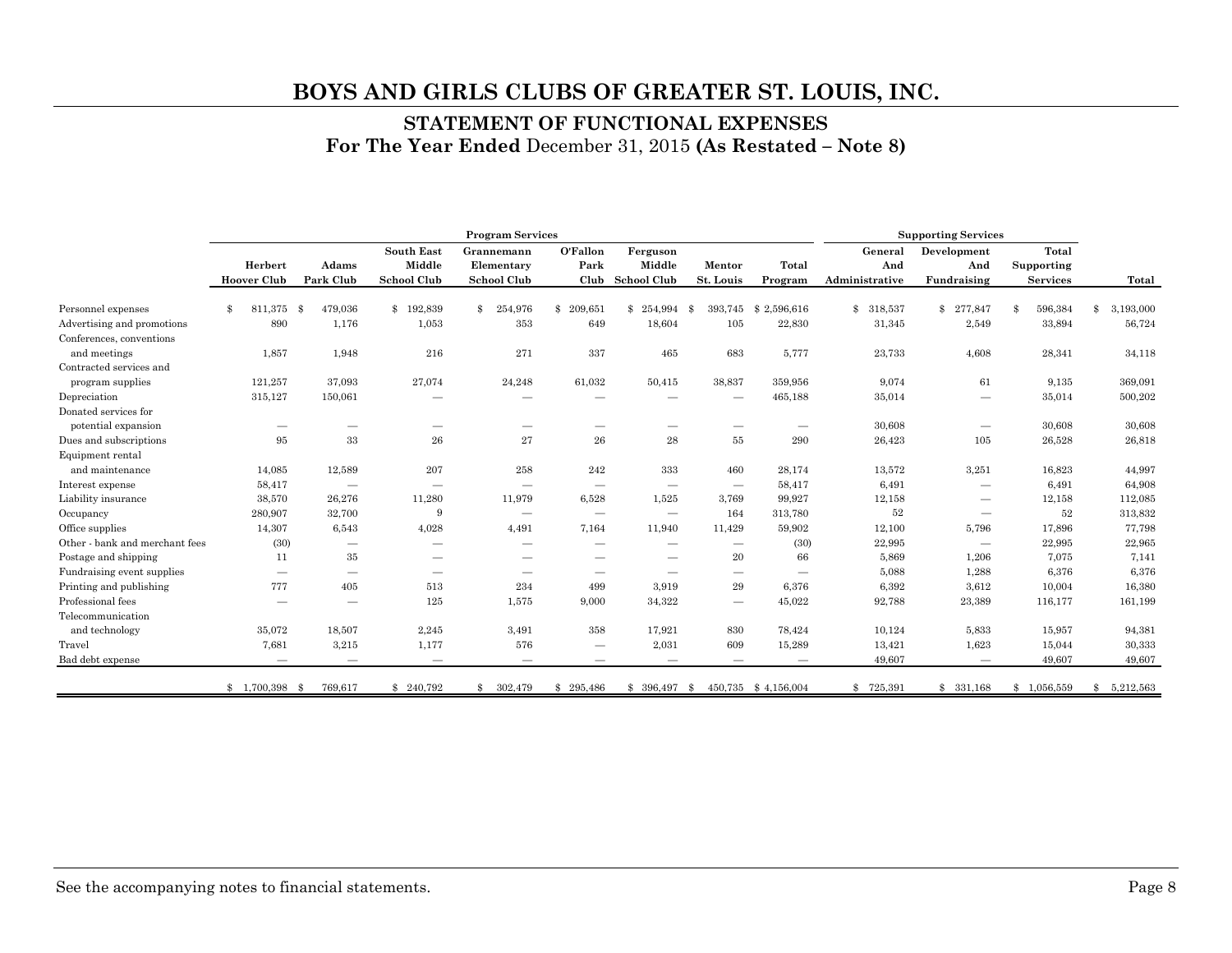# **BOYS AND GIRLS CLUBS OF GREATER ST. LOUIS, INC. STATEMENT OF CASH FLOWS**

| 2015<br>(As Restated -<br>2016<br>Note 8)<br><b>Cash Flows From Operating Activities</b><br>\$<br>Increase in net assets<br>568,846<br>2,886,230<br>\$.<br>Adjustments to reconcile increase in net assets<br>to net cash provided by operating activities:<br>Depreciation<br>539,131<br>500,202<br>Contributions of property and equipment<br>(57, 166)<br>Contributions restricted for endowment<br>(25,000)<br>Realized and unrealized (gains) losses on investments<br>(192, 258)<br>114,991<br>Changes in assets and liabilities:<br>Increase in unconditional promises to give<br>(577,008)<br>(824, 671)<br>(Increase) decrease in accounts receivable<br>84,271<br>(31, 302)<br>Increase in prepaid insurance<br>(16, 055)<br>(8,340)<br>Increase in accounts payable and accrued expenses<br>81,562<br>14,599<br><b>Net Cash Provided By Operating Activities</b><br>240,826<br>2,817,206<br><b>Cash Flows From Investing Activities</b><br>Proceeds from sale of investments<br>3,051,886<br>1,571,790<br>Purchases of investments<br>(3,824,638)<br>(2,790,865)<br>Proceeds from sale of property and equipment<br>36,333<br>Purchases of property and equipment<br>(339, 328)<br>(216, 940)<br>(2, 469, 788)<br><b>Net Cash Used In Investing Activities</b><br>(41, 974)<br><b>Cash Flows From Financing Activities</b><br>Payments on long-term debt<br>(166, 790)<br>(160, 174)<br>Proceeds from endowment contributions<br>6,078<br>218,922<br>Net Cash Provided By (Used In) Financing Activities<br>(160, 712)<br>58,748<br>Net Increase In Cash And Cash Equivalents<br>38,140<br>406,166<br>Cash And Cash Equivalents - Beginning Of Year<br>507,763<br>101,597 |                                                | <b>For The Years</b><br><b>Ended December 31,</b> |               |  |  |
|--------------------------------------------------------------------------------------------------------------------------------------------------------------------------------------------------------------------------------------------------------------------------------------------------------------------------------------------------------------------------------------------------------------------------------------------------------------------------------------------------------------------------------------------------------------------------------------------------------------------------------------------------------------------------------------------------------------------------------------------------------------------------------------------------------------------------------------------------------------------------------------------------------------------------------------------------------------------------------------------------------------------------------------------------------------------------------------------------------------------------------------------------------------------------------------------------------------------------------------------------------------------------------------------------------------------------------------------------------------------------------------------------------------------------------------------------------------------------------------------------------------------------------------------------------------------------------------------------------------------------------------------------------------------------------------|------------------------------------------------|---------------------------------------------------|---------------|--|--|
|                                                                                                                                                                                                                                                                                                                                                                                                                                                                                                                                                                                                                                                                                                                                                                                                                                                                                                                                                                                                                                                                                                                                                                                                                                                                                                                                                                                                                                                                                                                                                                                                                                                                                      |                                                |                                                   |               |  |  |
|                                                                                                                                                                                                                                                                                                                                                                                                                                                                                                                                                                                                                                                                                                                                                                                                                                                                                                                                                                                                                                                                                                                                                                                                                                                                                                                                                                                                                                                                                                                                                                                                                                                                                      |                                                |                                                   |               |  |  |
|                                                                                                                                                                                                                                                                                                                                                                                                                                                                                                                                                                                                                                                                                                                                                                                                                                                                                                                                                                                                                                                                                                                                                                                                                                                                                                                                                                                                                                                                                                                                                                                                                                                                                      |                                                |                                                   |               |  |  |
|                                                                                                                                                                                                                                                                                                                                                                                                                                                                                                                                                                                                                                                                                                                                                                                                                                                                                                                                                                                                                                                                                                                                                                                                                                                                                                                                                                                                                                                                                                                                                                                                                                                                                      |                                                |                                                   |               |  |  |
|                                                                                                                                                                                                                                                                                                                                                                                                                                                                                                                                                                                                                                                                                                                                                                                                                                                                                                                                                                                                                                                                                                                                                                                                                                                                                                                                                                                                                                                                                                                                                                                                                                                                                      |                                                |                                                   |               |  |  |
|                                                                                                                                                                                                                                                                                                                                                                                                                                                                                                                                                                                                                                                                                                                                                                                                                                                                                                                                                                                                                                                                                                                                                                                                                                                                                                                                                                                                                                                                                                                                                                                                                                                                                      |                                                |                                                   |               |  |  |
|                                                                                                                                                                                                                                                                                                                                                                                                                                                                                                                                                                                                                                                                                                                                                                                                                                                                                                                                                                                                                                                                                                                                                                                                                                                                                                                                                                                                                                                                                                                                                                                                                                                                                      |                                                |                                                   |               |  |  |
|                                                                                                                                                                                                                                                                                                                                                                                                                                                                                                                                                                                                                                                                                                                                                                                                                                                                                                                                                                                                                                                                                                                                                                                                                                                                                                                                                                                                                                                                                                                                                                                                                                                                                      |                                                |                                                   |               |  |  |
|                                                                                                                                                                                                                                                                                                                                                                                                                                                                                                                                                                                                                                                                                                                                                                                                                                                                                                                                                                                                                                                                                                                                                                                                                                                                                                                                                                                                                                                                                                                                                                                                                                                                                      |                                                |                                                   |               |  |  |
|                                                                                                                                                                                                                                                                                                                                                                                                                                                                                                                                                                                                                                                                                                                                                                                                                                                                                                                                                                                                                                                                                                                                                                                                                                                                                                                                                                                                                                                                                                                                                                                                                                                                                      |                                                |                                                   |               |  |  |
|                                                                                                                                                                                                                                                                                                                                                                                                                                                                                                                                                                                                                                                                                                                                                                                                                                                                                                                                                                                                                                                                                                                                                                                                                                                                                                                                                                                                                                                                                                                                                                                                                                                                                      |                                                |                                                   |               |  |  |
|                                                                                                                                                                                                                                                                                                                                                                                                                                                                                                                                                                                                                                                                                                                                                                                                                                                                                                                                                                                                                                                                                                                                                                                                                                                                                                                                                                                                                                                                                                                                                                                                                                                                                      |                                                |                                                   |               |  |  |
|                                                                                                                                                                                                                                                                                                                                                                                                                                                                                                                                                                                                                                                                                                                                                                                                                                                                                                                                                                                                                                                                                                                                                                                                                                                                                                                                                                                                                                                                                                                                                                                                                                                                                      |                                                |                                                   |               |  |  |
|                                                                                                                                                                                                                                                                                                                                                                                                                                                                                                                                                                                                                                                                                                                                                                                                                                                                                                                                                                                                                                                                                                                                                                                                                                                                                                                                                                                                                                                                                                                                                                                                                                                                                      |                                                |                                                   |               |  |  |
|                                                                                                                                                                                                                                                                                                                                                                                                                                                                                                                                                                                                                                                                                                                                                                                                                                                                                                                                                                                                                                                                                                                                                                                                                                                                                                                                                                                                                                                                                                                                                                                                                                                                                      |                                                |                                                   |               |  |  |
|                                                                                                                                                                                                                                                                                                                                                                                                                                                                                                                                                                                                                                                                                                                                                                                                                                                                                                                                                                                                                                                                                                                                                                                                                                                                                                                                                                                                                                                                                                                                                                                                                                                                                      |                                                |                                                   |               |  |  |
|                                                                                                                                                                                                                                                                                                                                                                                                                                                                                                                                                                                                                                                                                                                                                                                                                                                                                                                                                                                                                                                                                                                                                                                                                                                                                                                                                                                                                                                                                                                                                                                                                                                                                      |                                                |                                                   |               |  |  |
|                                                                                                                                                                                                                                                                                                                                                                                                                                                                                                                                                                                                                                                                                                                                                                                                                                                                                                                                                                                                                                                                                                                                                                                                                                                                                                                                                                                                                                                                                                                                                                                                                                                                                      |                                                |                                                   |               |  |  |
|                                                                                                                                                                                                                                                                                                                                                                                                                                                                                                                                                                                                                                                                                                                                                                                                                                                                                                                                                                                                                                                                                                                                                                                                                                                                                                                                                                                                                                                                                                                                                                                                                                                                                      |                                                |                                                   |               |  |  |
|                                                                                                                                                                                                                                                                                                                                                                                                                                                                                                                                                                                                                                                                                                                                                                                                                                                                                                                                                                                                                                                                                                                                                                                                                                                                                                                                                                                                                                                                                                                                                                                                                                                                                      |                                                |                                                   |               |  |  |
|                                                                                                                                                                                                                                                                                                                                                                                                                                                                                                                                                                                                                                                                                                                                                                                                                                                                                                                                                                                                                                                                                                                                                                                                                                                                                                                                                                                                                                                                                                                                                                                                                                                                                      |                                                |                                                   |               |  |  |
|                                                                                                                                                                                                                                                                                                                                                                                                                                                                                                                                                                                                                                                                                                                                                                                                                                                                                                                                                                                                                                                                                                                                                                                                                                                                                                                                                                                                                                                                                                                                                                                                                                                                                      |                                                |                                                   |               |  |  |
|                                                                                                                                                                                                                                                                                                                                                                                                                                                                                                                                                                                                                                                                                                                                                                                                                                                                                                                                                                                                                                                                                                                                                                                                                                                                                                                                                                                                                                                                                                                                                                                                                                                                                      |                                                |                                                   |               |  |  |
|                                                                                                                                                                                                                                                                                                                                                                                                                                                                                                                                                                                                                                                                                                                                                                                                                                                                                                                                                                                                                                                                                                                                                                                                                                                                                                                                                                                                                                                                                                                                                                                                                                                                                      |                                                |                                                   |               |  |  |
|                                                                                                                                                                                                                                                                                                                                                                                                                                                                                                                                                                                                                                                                                                                                                                                                                                                                                                                                                                                                                                                                                                                                                                                                                                                                                                                                                                                                                                                                                                                                                                                                                                                                                      |                                                |                                                   |               |  |  |
|                                                                                                                                                                                                                                                                                                                                                                                                                                                                                                                                                                                                                                                                                                                                                                                                                                                                                                                                                                                                                                                                                                                                                                                                                                                                                                                                                                                                                                                                                                                                                                                                                                                                                      |                                                |                                                   |               |  |  |
|                                                                                                                                                                                                                                                                                                                                                                                                                                                                                                                                                                                                                                                                                                                                                                                                                                                                                                                                                                                                                                                                                                                                                                                                                                                                                                                                                                                                                                                                                                                                                                                                                                                                                      |                                                |                                                   |               |  |  |
|                                                                                                                                                                                                                                                                                                                                                                                                                                                                                                                                                                                                                                                                                                                                                                                                                                                                                                                                                                                                                                                                                                                                                                                                                                                                                                                                                                                                                                                                                                                                                                                                                                                                                      |                                                |                                                   |               |  |  |
|                                                                                                                                                                                                                                                                                                                                                                                                                                                                                                                                                                                                                                                                                                                                                                                                                                                                                                                                                                                                                                                                                                                                                                                                                                                                                                                                                                                                                                                                                                                                                                                                                                                                                      |                                                |                                                   |               |  |  |
|                                                                                                                                                                                                                                                                                                                                                                                                                                                                                                                                                                                                                                                                                                                                                                                                                                                                                                                                                                                                                                                                                                                                                                                                                                                                                                                                                                                                                                                                                                                                                                                                                                                                                      |                                                |                                                   |               |  |  |
|                                                                                                                                                                                                                                                                                                                                                                                                                                                                                                                                                                                                                                                                                                                                                                                                                                                                                                                                                                                                                                                                                                                                                                                                                                                                                                                                                                                                                                                                                                                                                                                                                                                                                      |                                                |                                                   |               |  |  |
|                                                                                                                                                                                                                                                                                                                                                                                                                                                                                                                                                                                                                                                                                                                                                                                                                                                                                                                                                                                                                                                                                                                                                                                                                                                                                                                                                                                                                                                                                                                                                                                                                                                                                      | <b>Cash And Cash Equivalents - End Of Year</b> | \$<br>545,903                                     | \$<br>507,763 |  |  |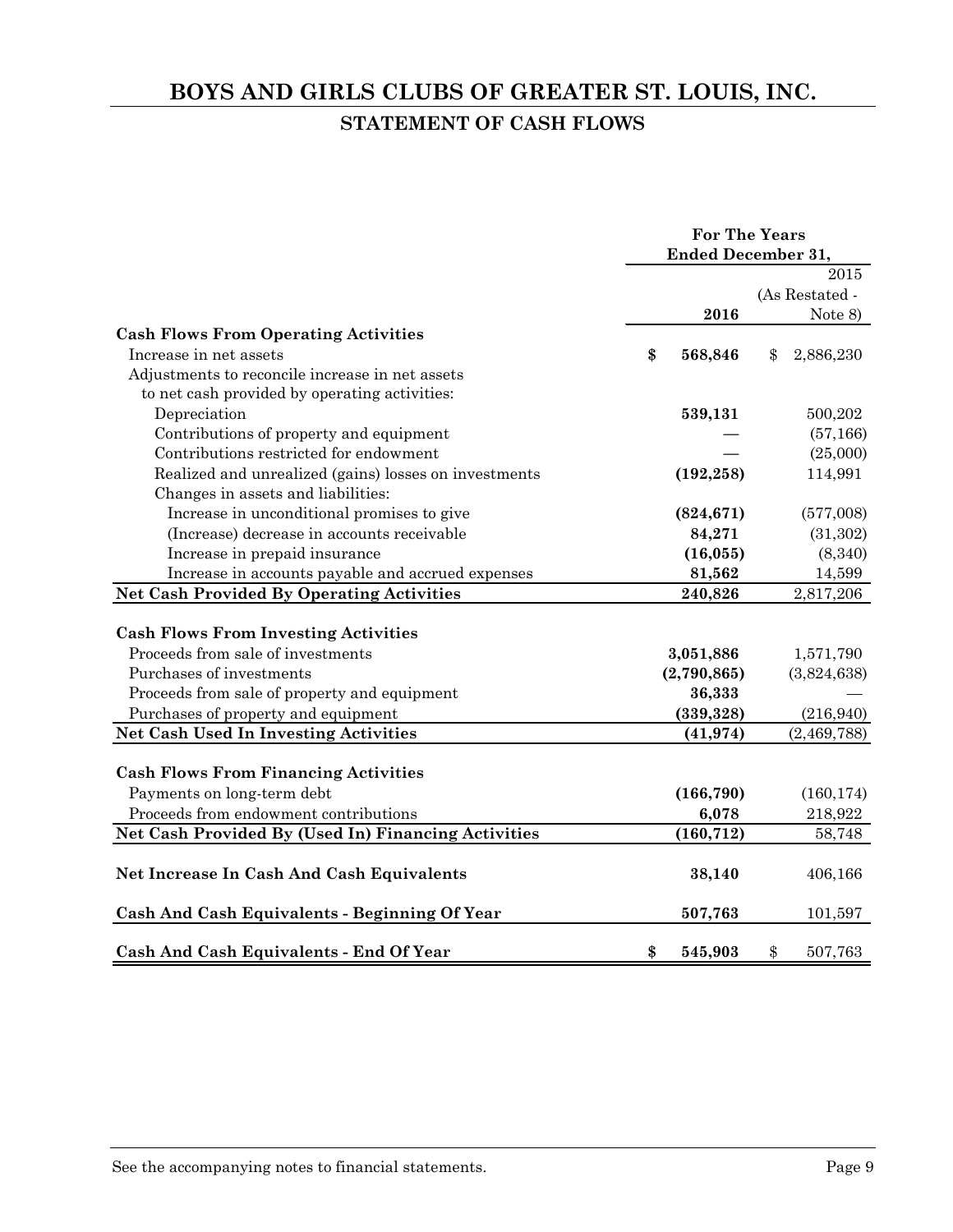**NOTES TO FINANCIAL STATEMENTS December 31, 2016 And 2015** 

## **1. Summary Of Significant Accounting Policies**

#### **Basis Of Accounting**

The accompanying financial statements of Herbert Hoover Boys and Girls Club of St. Louis, Inc. d/b/a Boys and Girls Clubs of Greater St. Louis, Inc. (the Organization) have been prepared on the accrual basis of accounting. Income is recognized when earned and expenses are recognized when incurred.

#### **Basis Of Presentation**

The financial statement presentation follows the requirements of the Financial Accounting Standards Board for Not-for-Profit Organizations by presenting assets and liabilities within similar groups and classifying them in ways that provide relevant information about their interrelationships, liquidity and financial flexibility. As a result, the Organization is required to report its financial position and activities according to the following three classes of assets:

*Unrestricted Net Assets* represent those net assets that are not subject to donor-imposed stipulations. All contributions are considered to be available for unrestricted use unless specifically restricted by the donor.

*Temporarily Restricted Net Assets* represent those net assets whose use has been limited by donor-imposed stipulations that either can be fulfilled or expire by the passage of time.

*Permanently Restricted Net Assets* represent those net assets whose use has been limited by donor-imposed stipulations that will remain in effect in perpetuity.

#### **Estimates And Assumptions**

Management uses estimates and assumptions in preparing financial statements in conformity with accounting principles generally accepted in the United States of America. Those estimates and assumptions affect the reported amounts of assets and liabilities, the disclosure of contingent assets and liabilities and the reported revenues and expenses. Actual results could differ from those estimates. Material estimates that are particularly susceptible to significant change in the near term relate to the determination of the allowance for uncollectible receivables and promises to give.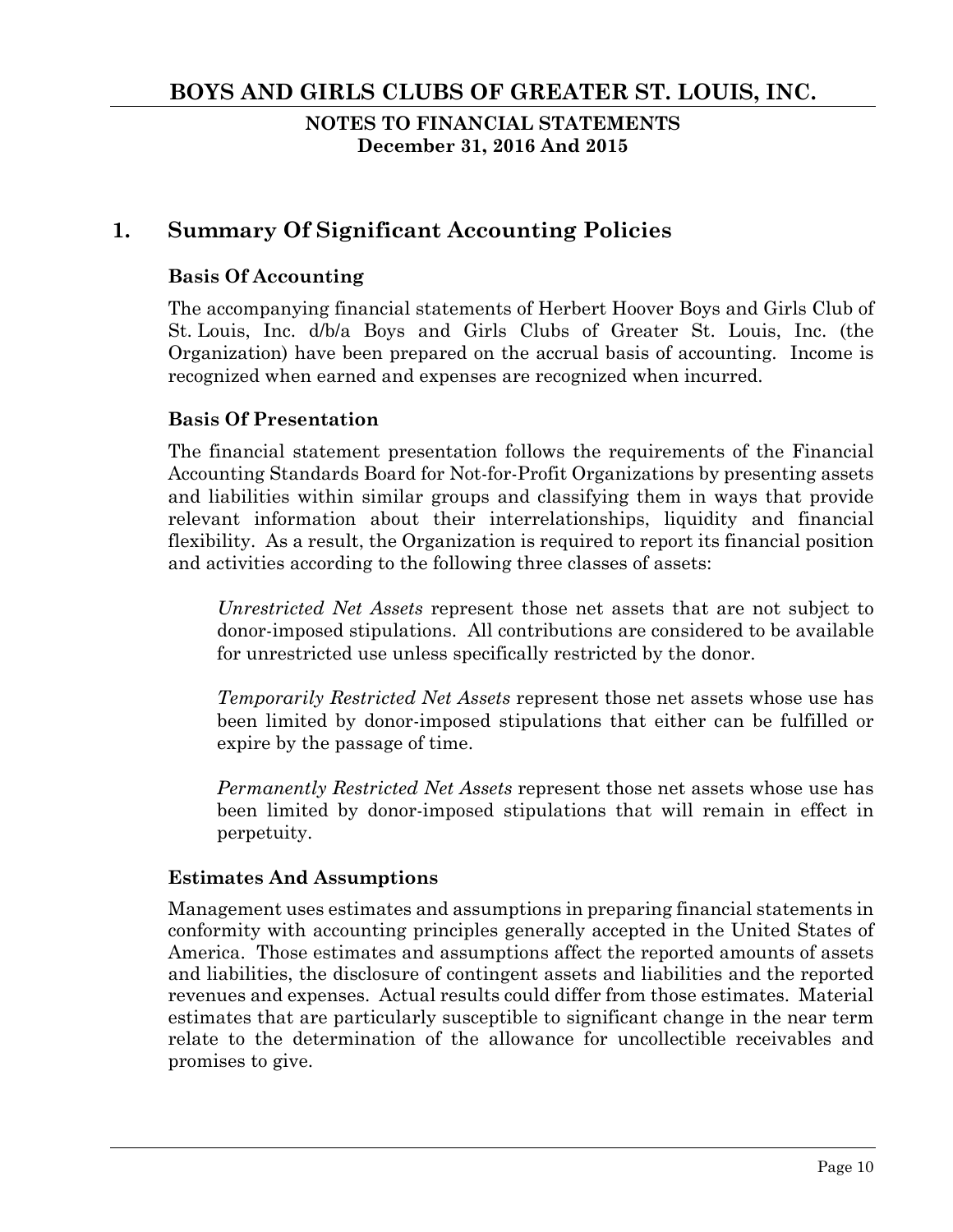Notes To Financial Statements *(Continued)*

### **Cash And Cash Equivalents**

The Organization considers all unrestricted balances held in checking accounts, savings accounts and short-term investment accounts with original maturity dates of three months or less to be cash equivalents.

The Organization maintains its cash and cash equivalents at several banks and with several investment managers. At various times throughout the year, bank deposits may exceed federally insured limits. In addition, some cash equivalents consist of money market funds, which are not covered by Federal Deposit Insurance Corporation.

#### **Investments**

Investments are reported at fair value based on quoted prices in active markets for identical assets (Level 1) or on significant other observable inputs (Level 2) as described in Note 4. Gains or losses on sales of investments are determined on a specific cost identification method. Unrealized gains and losses are determined based on year-end fair value fluctuations. All investment income is reported as increases or decreases in unrestricted net assets unless a donor or law restricts the use of the income.

Investment securities are exposed to various risks such as interest rate, market and credit risks. Due to the level of risk associated with certain investment securities, it is at least reasonably possible that changes in the values of investment securities will occur in the near term and such changes could materially affect the amounts reported in the statement of financial position.

#### **Fair Value Of Financial Instruments**

Various methods and assumptions were used to estimate the fair value of each class of financial instruments. Cash and cash equivalents are valued at their carrying amount due to their short maturities. Investments are reported at fair value based on quoted market prices or other significant inputs.

#### **Accounts Receivable**

Accounts receivable are stated at the amount management expects to collect from outstanding balances. Management provides for probable uncollected amounts through a charge to earnings and a credit to a valuation allowance based on its assessment of the current status of individual accounts. Balances that are still outstanding after management has used reasonable collection efforts are written off through a charge to the valuation allowance and a credit to trade accounts receivable. Management has determined that no valuation allowance is necessary for accounts receivable as of December 31, 2016 or 2015.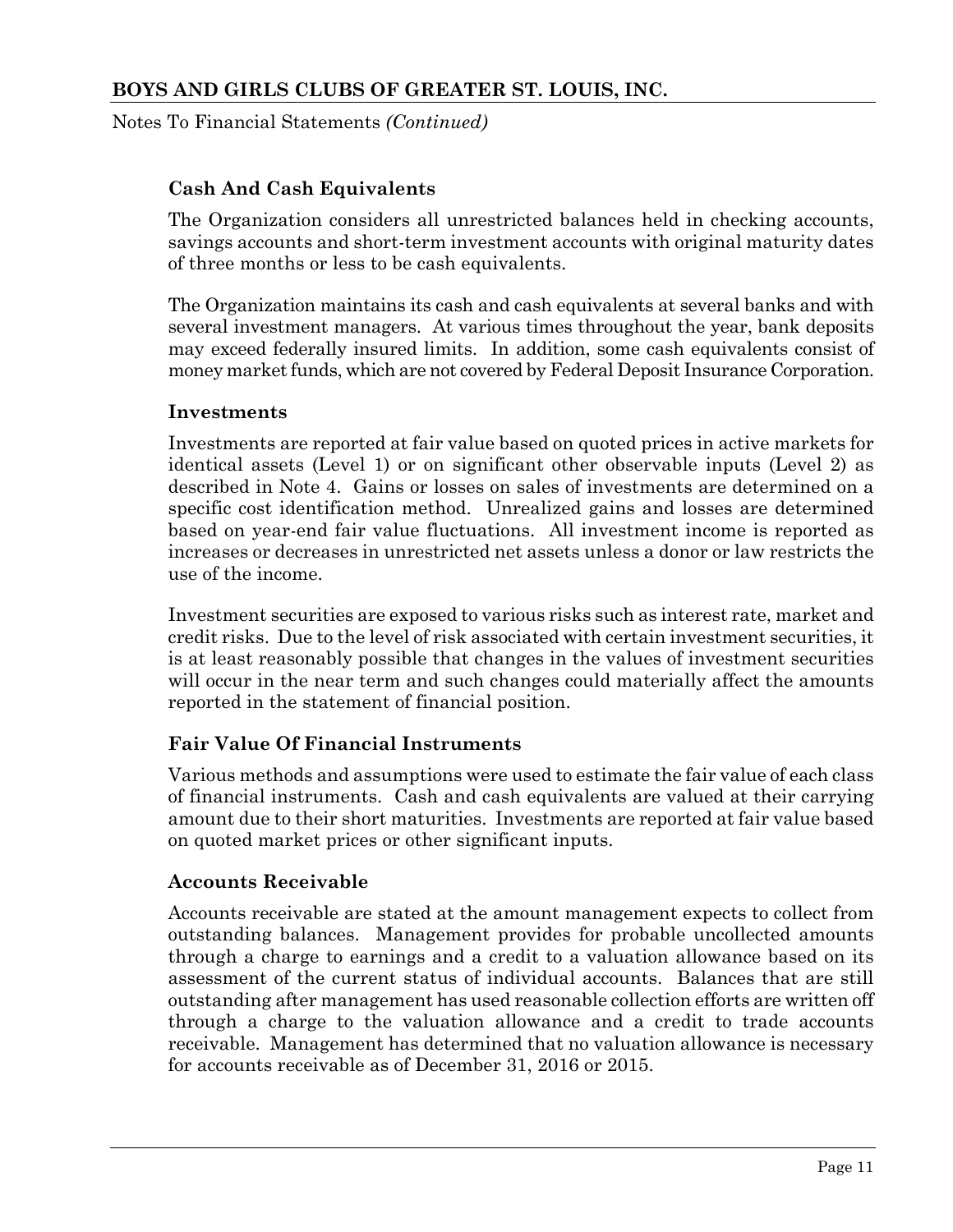Notes To Financial Statements *(Continued)*

## **Unconditional Promises To Give**

Unconditional promises to give in future periods are recognized as support in the period the promises are received. Promises to give, which depend upon specified future and certain events, are reported at the amount management expects to collect on balances outstanding at year end. Management provides for probable uncollected amounts through a charge to contribution revenue and a credit to a valuation allowance based on its assessment of the current status of the existing receivables. Balances that are still outstanding after management has used reasonable collection efforts are written off through a charge to the valuation allowance and a credit to promises to give. Management has determined that no change in the allowance is necessary as of December 31, 2016 or 2015.

Unconditional gifts expected to be collected within one year are reported at their net realizable value. Unconditional gifts expected to be collected in future years are reported at the present value of estimate future cash flows. The resulting discount is amortized and reported as contribution revenue in the statement of activities.

## **Property And Equipment**

Property and equipment are carried at cost, if purchased, or at fair value, if donated; less accumulated depreciation computed using the straight-line method over periods ranging from 3 to 40 years. The Organization capitalizes all expenditures in excess of \$2,500 for property and equipment.

#### **Restricted And Unrestricted Support And Revenue**

The Organization reports gifts of cash and other assets as restricted support if they are received with donor stipulations that limit the use of the donated assets. When a donor restriction expires, that is, when a stipulated time restriction ends or purpose restriction is accomplished, temporarily restricted net assets are reclassified to unrestricted net assets and reported in the statement of activities as net assets released from restrictions.

#### **Donated Property, Services And Materials**

Various equipment, services and materials are donated to the Organization. Donated equipment, certain donated professional services and donated materials are recorded as contributions at their estimated fair value on the dates of the contributions. During 2015, the Organization received \$63,858 in donated services related to the potential expansion of the Organization's facilities. No donated services were received in 2016.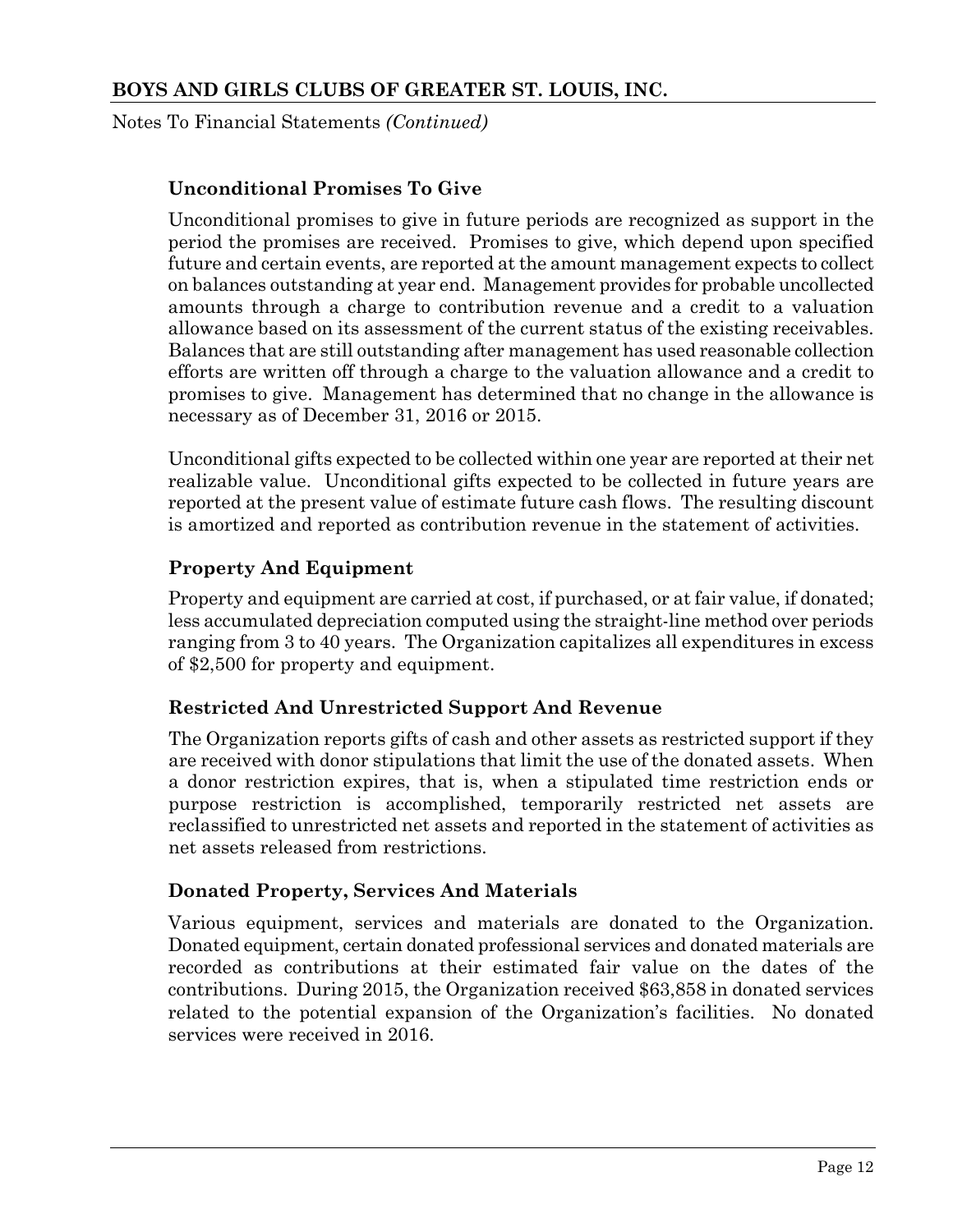Notes To Financial Statements *(Continued)*

From time to time, the Organization receives donated goods that it passes along to its members, but would not otherwise purchase. The Organization is not the ultimate beneficiary of these donated goods, therefore, revenue is not recorded. In addition, a substantial number of other volunteers have donated their time to the Organization's program services and fundraising activities. This volunteer time has not been recorded because it does not meet the criteria for recognition under generally accepted accounting principles.

#### **Description Of Program Services And Supporting Activities**

The following program services and supporting activities are included in the accompanying financial statements:

#### Herbert Hoover Club

The Herbert Hoover Club (HHC) is our original facility located in North St. Louis City. HHC serves approximately 1,700 youth annually. The 78,000 square-foot state licensed facility houses a comprehensive Dental Clinic, Emerson Technology Center, Learning Center, MJL Aquatics Center, All-Star Baseball Field, art room, game room, teen center, performing arts studio, football field, fitness center and the administrative offices of the Club.

#### Adams Park Club

The Adams Park Club (APC) began operating in 2007 in South City at the Adams Park Community Center. APC serves approximately 600 youth annually. Located in the Forest Park Southeast neighborhood, the 21,348 square-foot state licensed center offers organized sports, fitness and recreation activities as well as teen and education programs.

#### South East Middle School Club

The Club's first school-based location, the Southeast Middle School Club (SMSC), which is located in the Hazelwood School District in the Spanish Lake area, opened in 2008. This site serves approximately 440 youth annually. SMSC operates five days a week. It is a partnership with Hazelwood School District and St. Louis County and shares a gymnasium, performance stage, library, technology center, cafeteria, art room and game room with the school.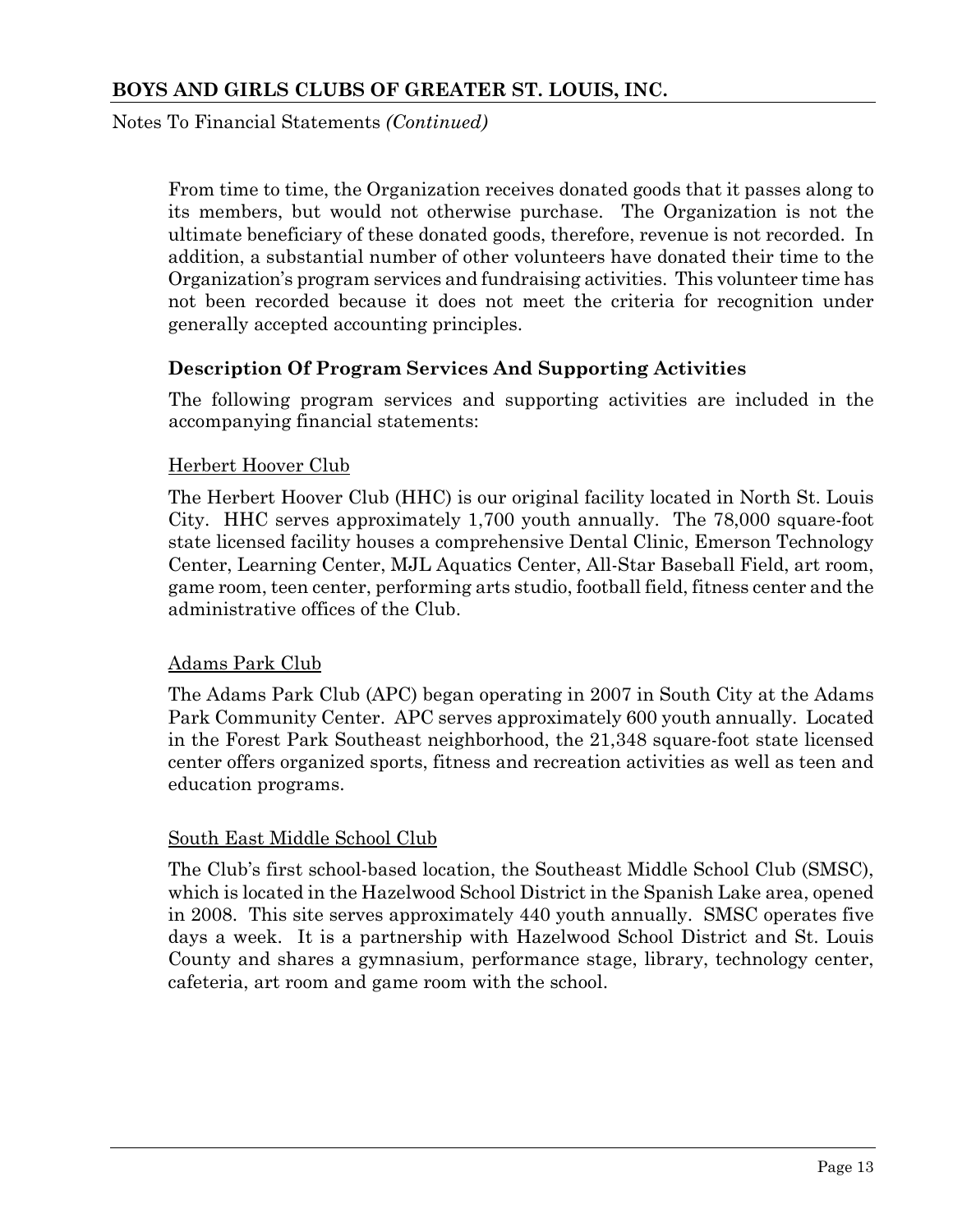#### Notes To Financial Statements *(Continued)*

#### Grannemann Elementary School Club

Grannemann Elementary School Club (GESC), formerly Twillman Elementary School Club, opened in the summer of 2013 and strengthened our partnerships with both the Hazelwood School District and the Spanish Lake community. This site serves approximately 295 youth annually. GESC operates five days a week, sharing a library, cafeteria, a computer lab and gymnasium with Grannemann Elementary School. The center provides educational, recreational, and social activities.

#### O'Fallon Park Club

The O'Fallon Park Club (OFPC) located in North City opened in February of 2013 and is in partnership with the YMCA of Greater St. Louis and the City of St. Louis Department of Parks, Recreation and Forestry. This site serves approximately 770 youth annually. OFPC has offered a select number of programs and now operates at full capacity, 48 weeks a year, five days a week. The 79,000 square foot facility has a full-size double gymnasium - 12 basketball hoops plus volleyball nets, fitness center, elevated running/walking track, Teen Hub/game room, computer lab, 3 multipurpose rooms, classroom space, and in-door & out-doors pools.

#### Ferguson Middle School Club

Ferguson Middle School Club (FMSC) opened in the summer of 2015 to serve youth in Ferguson. This site serves approximately 690 youth annually. FMSC operates five days per week and is open year-round, offering both an after-school program and summer day camp. In partnership with the Ferguson-Florissant School District, the Club shares two gymnasiums, cafeteria, library, technology center, and offers a teen center with a fully operating music production studio.

#### Riverview Gardens Club

Riverview Gardens Club (RVGC) opened in the summer of 2016 and established our new partnerships with the Riverview Gardens School District and the community surrounding Highland Elementary School where the Club is located. This site serves approximately 235 youth annually. RVCF operates five days a week, sharing classroom space, a music room, cafeteria, a computer lab and gymnasium to provide educational, recreational, and social activities.

#### Lee Hamilton Elementary School Club

Lee Hamilton Elementary School Club (LHESC) opened in the fall of 2016 to serve elementary school youth in the Ferguson School District. This site serves approximately 65 youth annually. LHESC operates five days per week and is open year-round, offering after-school and summer day camp. Sharing classroom space, the cafeteria and gymnasium, the Club provides educational, recreational, and social activities.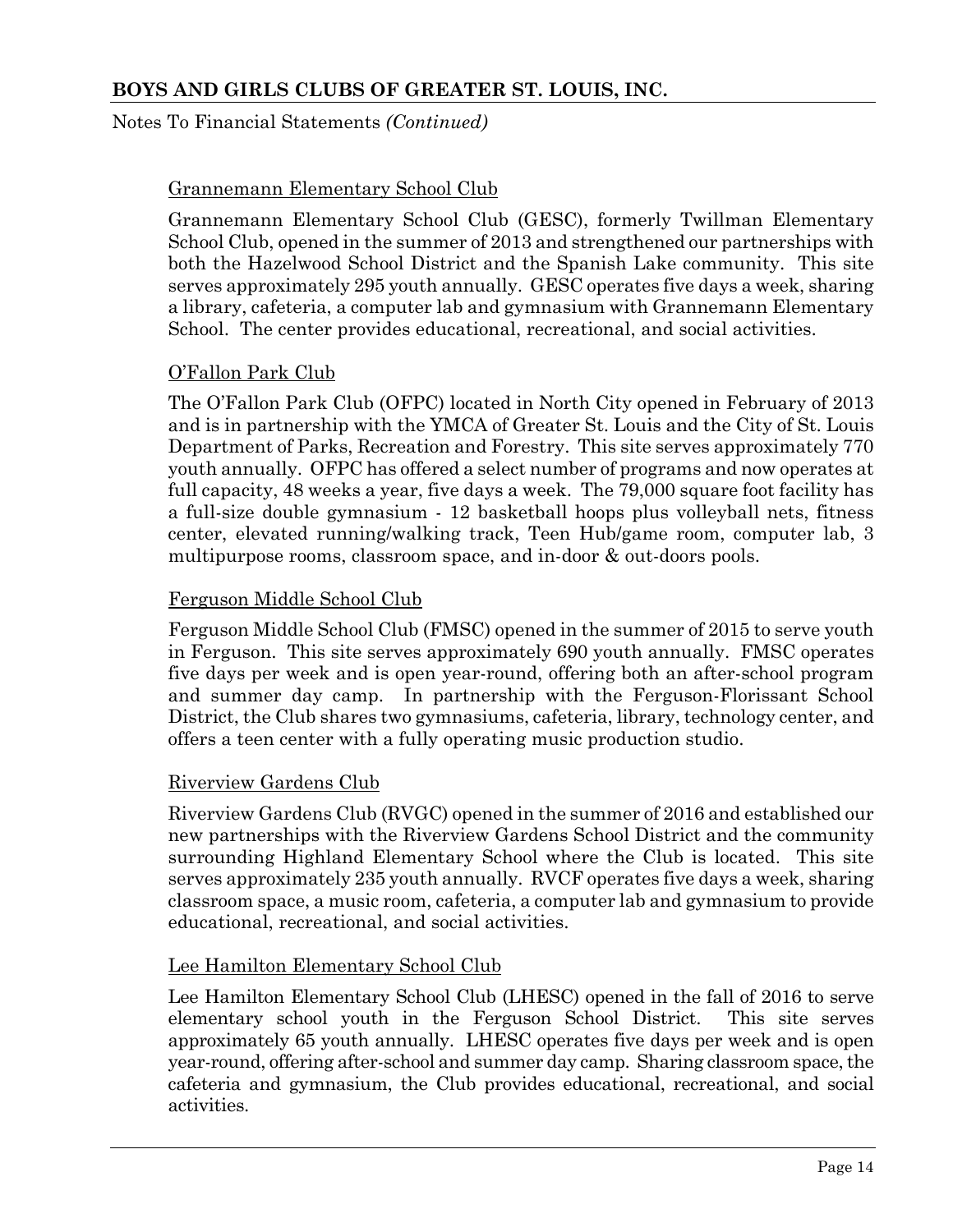Notes To Financial Statements *(Continued)*

#### Mentor St. Louis

Mentor St. Louis (MSL) joined the BGCSTL family in 2009. Mentor St. Louis serves approximately 425 youth annually. MSL matches caring adults with elementary school children to enhance literacy and reading skills, trigger discussions, creative thinking and build students' self-esteem. The school-based model operates a mentoring program in five St. Louis public elementary schools; and in Roosevelt and Normandy High Schools, through our BE GREAT: Graduate program. The afterschool model takes place at all Club locations.

#### General And Administrative

General and administration includes the functions includes necessary to maintain an equitable employment program, ensure an adequate working environment, provide coordination and articulation of the Organization's program strategy, secure proper administrative functioning of the Board of Directors, maintain competent legal services for the program administration of the Organization, and manage the financial and budgetary responsibilities of the Organization.

#### Development And Fundraising

The development and fundraising function provides the structure necessary to encourage and secure private financial support from individuals, foundations and corporations, as well as support from local, state, and federal government agencies.

#### **Allocation Of Expenses**

Expenses are charged to program services and supporting activities on the basis of periodic time and expense studies. General and administrative expenses include those expenses that are not directly identifiable with any other specific function but provide for the overall support and direction of the Organization.

#### **Tax Status**

The Organization constitutes a qualified not-for-profit organization under Section 501(c)(3) of the Internal Revenue Code and is, therefore, exempt from federal income taxes. The Organization has a policy to evaluate tax positions, which may be considered uncertain and has determined that no uncertain tax positions exist as of December 31, 2016. The Organization's tax returns for the tax years ended 2013 and later remain subject to examination by taxing authorities.

#### **Subsequent Events**

Management evaluates subsequent events through the date the financial statements are available for issue, which is the date of the Independent Auditors' Report.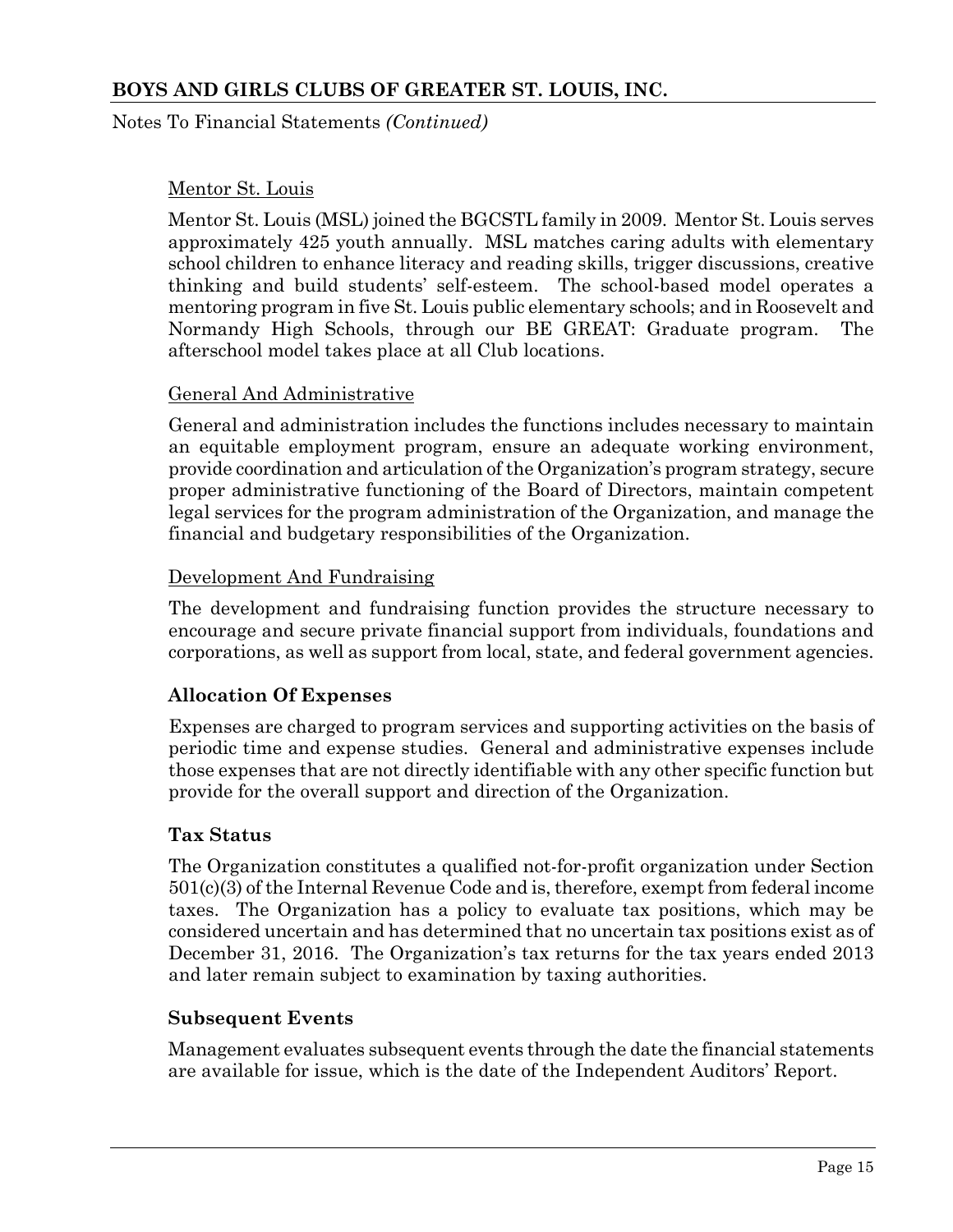Notes To Financial Statements *(Continued)*

## **2. Operations**

The Organization is a not-for-profit organization dedicated to providing recreational, athletic and educational facilities for youth in the metropolitan St. Louis area.

The Organization operates at several locations, two of which it owns. The Organization also has agreements with the various school districts to offer programs at South East Middle School, Grannemann Elementary School, Ferguson Middle School, Highland Elementary School, and Lee Hamilton Elementary School.

During 2009, the Organization merged with Mentor St. Louis, a nonprofit corporation. Mentor St. Louis offers school-based mentoring supplemented by additional weekly contact with students in the St. Louis Public School District, including personal visits, phone calls and writing correspondence.

### **3. Investments**

Investments consist of:

|                           | 2016        |                 | 2015            |               |
|---------------------------|-------------|-----------------|-----------------|---------------|
|                           |             | Fair            |                 | Fair          |
|                           | Cost        | Value           | $\rm Cost$      | Value         |
| Cash and cash equivalents | \$1,751,126 | 1,751,126<br>\$ | \$<br>701,654   | \$<br>701,654 |
| Mutual funds              | 1,501,431   | 1,564,277       | 2,665,720       | 2,488,374     |
| Government obligations    | 232,593     | 233,275         | 334,003         | 336,103       |
| Corporate bonds           | 218,337     | 216,215         | 282,251         | 287,494       |
| Corporate stocks          | 2,163,580   | 2,383,109       | 2,243,305       | 2,403,140     |
|                           | 5,867,067   | 6,148,002<br>\$ | 6,226,933<br>\$ | 6,216,765     |

For the years ended December 31, 2016 and 2015, unrealized gains of \$290,093 and unrealized losses of \$225,400, respectively, were recorded to adjust investments to fair value. For the years ended December 31, 2016 and 2015, realized losses of \$97,835 and realized gains of \$110,409, respectively, were recorded from the sale of investments.

Investment fees of \$53,756 and \$48,916 were incurred in 2016 and 2015, respectively, and are netted against interest and dividend income.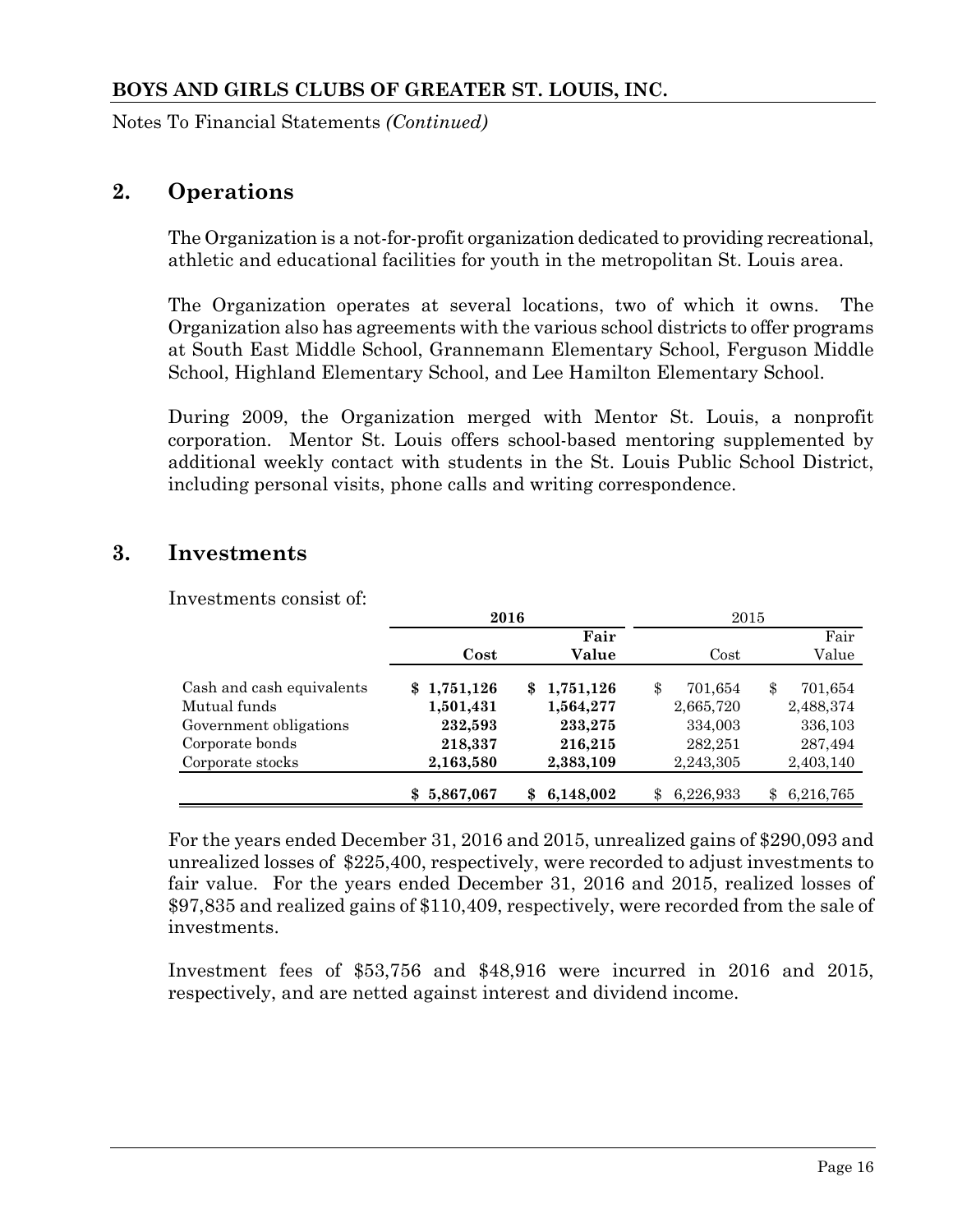Notes To Financial Statements *(Continued)*

**2016** 2015 Amberg Fund **\$ 1,080,301** \$ 1,083,909 Assets permanently restricted for endowment **3,372,227** 3,301,682

Investments are classified in several funds as follows:

|                          | The Amberg Fund is board-designated. The assets held for permanent endowment |
|--------------------------|------------------------------------------------------------------------------|
| are described in Note 9. |                                                                              |

Other funds and general investments 1,695,474 1,831,174

**\$ 6,148,002** \$ 6,216,765

## **4. Fair Value**

The Organization accounts for certain investments at fair value as required by generally accepted accounting principles. Fair value is defined as the exchange price that would be received for an asset or paid to transfer a liability (an exit price) in the principal or most advantageous market for the asset or liability in an orderly transaction between market participants on the measurement date. The valuation techniques are required to maximize the use of observable inputs and minimize the use of unobservable inputs.

There are three general valuation techniques that may be used to measure fair value, as described below:

- Market approach Uses prices and other relevant information generated by market transactions involving identical or comparable asset or liabilities.
- Cost approach Based on the amount that currently would be required to replace the service capacity of an asset.
- Income approach Uses valuation techniques to convert future amounts to a single present amount based on current market expectations about the future amounts.

Investments measured and reported at fair value are classified and disclosed in one of the following three categories:

- *Level 1* Quoted prices that are readily available in active markets/exchanges for identical investments.
- *Level 2* Pricing inputs other than quoted prices included within Level 1 that are observable for the investment, either directly or indirectly.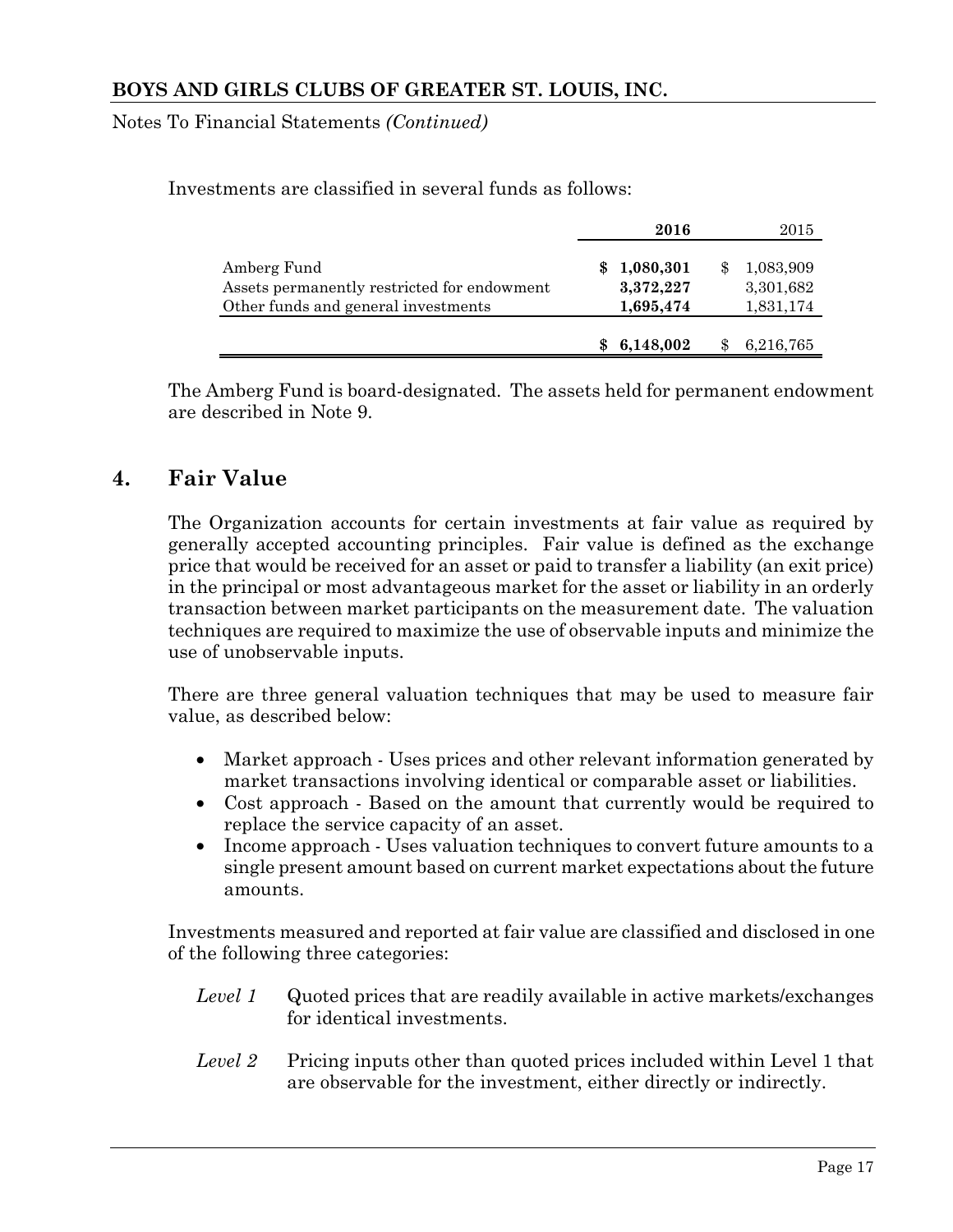Notes To Financial Statements *(Continued)*

*Level 3* Significant pricing inputs that are unobservable for the investment and includes investments for which there is little, if any, market activity for the investment.

The following are the major categories of assets measured at fair value on a recurring basis at December 31, 2016 **and 2015**:

|                        | 2016        |                            |         |         |  |    |           |  |
|------------------------|-------------|----------------------------|---------|---------|--|----|-----------|--|
|                        | Level 1     |                            | Level 2 | Level 3 |  |    | Total     |  |
|                        |             |                            |         |         |  |    |           |  |
| Mutual funds           | \$1,564,277 | $\boldsymbol{\mathcal{S}}$ |         | \$      |  | \$ | 1,564,277 |  |
| Government obligations |             |                            | 233,275 |         |  |    | 233,275   |  |
| Corporate bonds        |             |                            | 216,215 |         |  |    | 216,215   |  |
| Corporate stocks       | 2,383,109   |                            |         |         |  |    | 2,383,109 |  |
|                        |             |                            |         |         |  |    |           |  |
| <b>Total Assets</b>    | \$3,947,386 | \$                         | 449,490 |         |  | \$ | 4,396,876 |  |
|                        |             |                            |         |         |  |    |           |  |
|                        |             | 2015                       |         |         |  |    |           |  |
|                        |             |                            |         |         |  |    |           |  |
|                        | Level 1     |                            | Level 2 | Level 3 |  |    | Total     |  |
|                        |             |                            |         |         |  |    |           |  |
| Mutual funds           | \$2,488,374 | $\mathbf{\$}$              |         | \$      |  | \$ | 2,488,374 |  |
| Government obligations |             |                            | 336,103 |         |  |    | 336,103   |  |
| Corporate bonds        |             |                            | 287,494 |         |  |    | 287,494   |  |
| Corporate stocks       | 2,403,140   |                            |         |         |  |    | 2,403,140 |  |
|                        |             |                            |         |         |  |    |           |  |

At December 31, 2016 **and 2015**, the Level 2 assets utilize the following valuation techniques and inputs:

*Governmental Obligations:* The fair value of investments in governmental agency obligations is primarily determined using techniques consistent with the income approach. Significant observable inputs to the income approach include data points for benchmark constant maturity curves and spreads.

*Corporate Bonds:* The fair value of investments in U.S. and international corporate bonds is primarily determined using techniques that are consistent with the market approach. Significant observable inputs include benchmark yields, reported trades, observable broker-dealer quotes, issuer spreads, and security specific characteristics, such as early redemption options.

During 2016 and 2015, there were no changes in the methods or assumptions utilized to derive the fair value of the Organization's assets.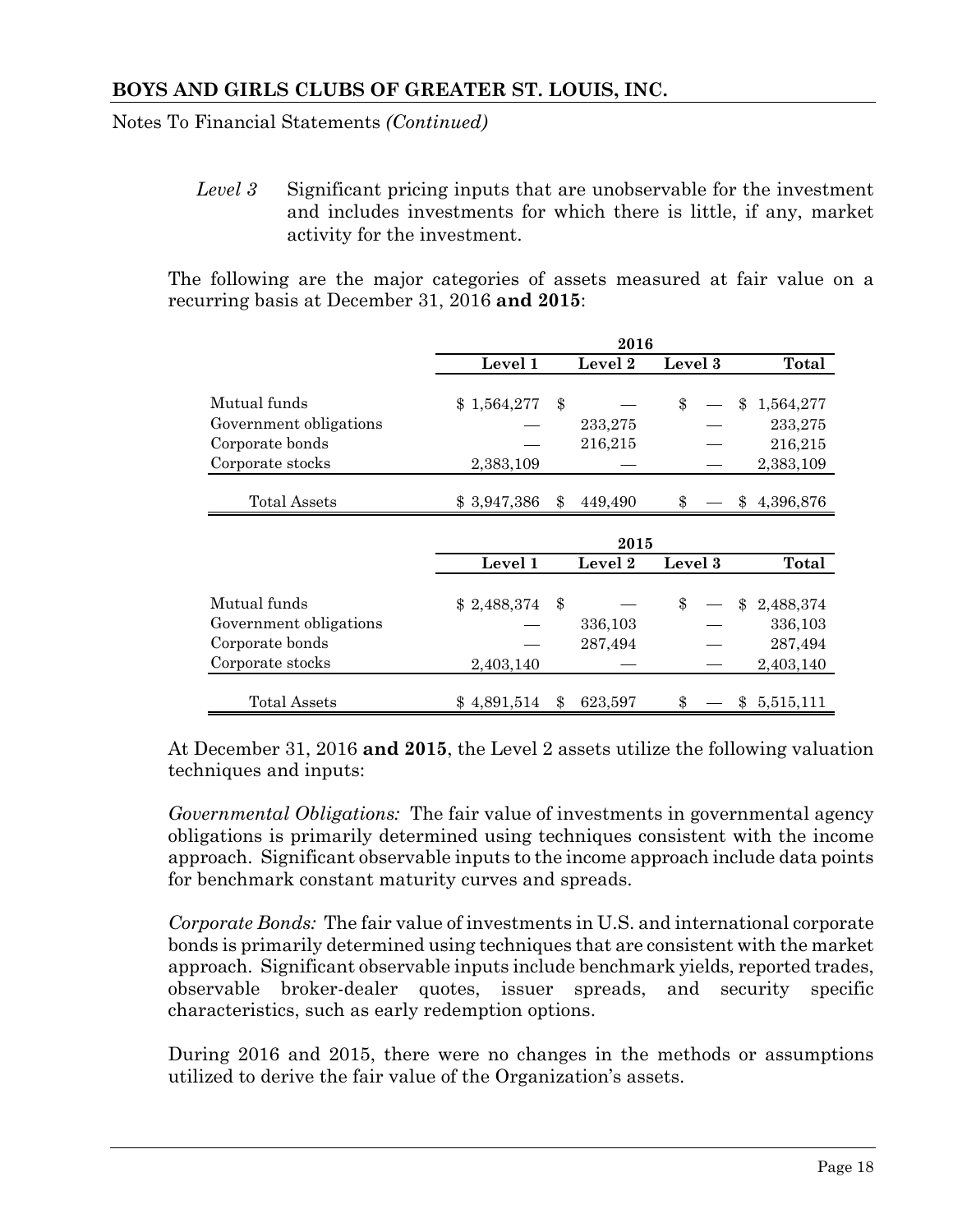Notes To Financial Statements *(Continued)*

### **5. Promises To Give**

Unconditional short-term promises consist of pledges that had not yet been collected at year end and are due within one year. Long-term promises to give include promises to give that are payable over a period greater than one year. At December 31, 2016 and 2015, unconditional promises to give are expected to be collected as follows:

|                                       |                 | 2015           |
|---------------------------------------|-----------------|----------------|
|                                       |                 | (As Restated - |
|                                       | 2016            | Note 8)        |
| Pledges due in less than one year     | \$<br>1,503,026 | \$1,324,703    |
| Pledges due in 1 - 5 years            | 1,368,047       | 697,500        |
| Less: Present value discount          | (78, 817)       | (48,540)       |
|                                       | 2,792,256       | 1,973,663      |
| Less: Allowance for doubtful accounts | (14,080)        | (14,080)       |
|                                       | 2,778,176       | 1,959,583      |

Promises to give receivable in more than one year are discounted at a rate of 3.8%.

The United Way of Greater St. Louis, Inc. (United Way) provides funding for the Organization's activities. Notification of the succeeding year's funding is received by the Organization in December. Accordingly, the amounts awarded during 2016 and 2015 of \$602,825 were recorded as temporarily restricted contributions and related promises to give at December 31, 2016 and 2015, respectively (Note 8).

In 2011, the Organization received an unconditional promise to give for a permanent endowment from an individual to contribute \$1,000,000 over a five-year period. Payments began at the end of 2011 and continued through the end of 2015. At December 31, 2015, \$6,078 of the promise to give was included in permanently restricted net assets for education and career development programs. All outstanding amounts were paid during 2016.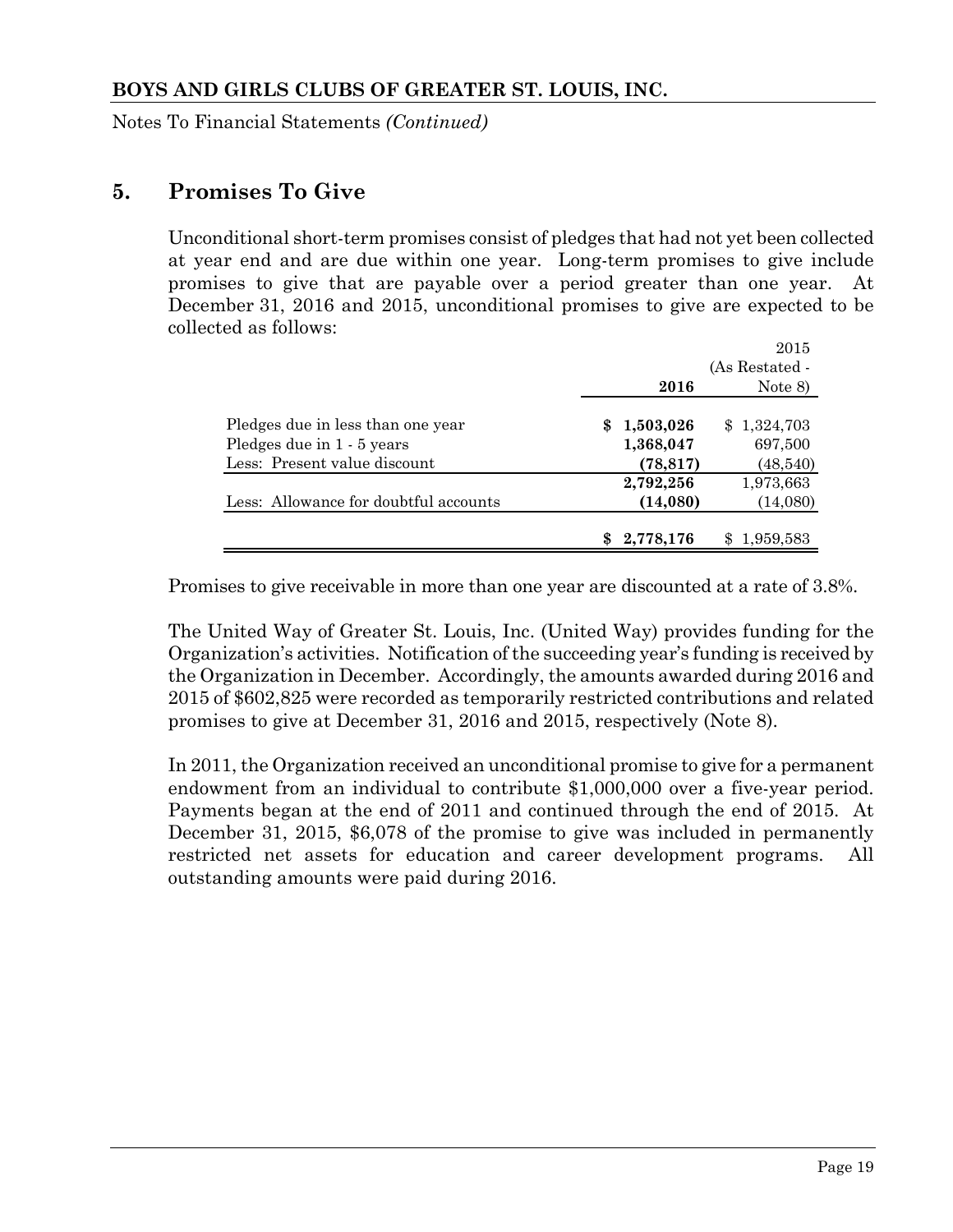Notes To Financial Statements *(Continued)*

## **6. Property And Equipment**

Property and equipment consist of:

|                                | 2016             | 2015          |
|--------------------------------|------------------|---------------|
|                                |                  |               |
| Land                           | \$<br>674,206    | \$<br>698,206 |
| Land improvements              | 222,332          | 194,021       |
| Buildings and improvements     | 16,928,556       | 16,680,611    |
| Furniture and equipment        | 1,386,432        | 1,335,694     |
|                                | 19,211,526       | 18,908,532    |
| Less: Accumulated depreciation | 7,924,067        | 7,384,937     |
|                                |                  |               |
|                                | \$<br>11,287,459 | 11,523,595    |

Depreciation expense charged to revenues amounted to \$539,131 in 2016 and \$500,202 in **2015**.

## **7. Long-Term Debt**

| The following is a summary of long-term debt:                                                                                                                                                                                                                                                                                                                                                                                                                                                        |                 |                 |
|------------------------------------------------------------------------------------------------------------------------------------------------------------------------------------------------------------------------------------------------------------------------------------------------------------------------------------------------------------------------------------------------------------------------------------------------------------------------------------------------------|-----------------|-----------------|
|                                                                                                                                                                                                                                                                                                                                                                                                                                                                                                      | 2016            | 2015            |
| Note payable - Illinois Facility Fund, principal and interest are<br>payable monthly in equal installments of \$8,304 through July 1,<br>2024. The loan is secured by a first deed of trust on the property on<br>North Grand. The note bears interest at 5.75% fixed rate through<br>July 2014. As of July 2014, the note bears interest at 5%. Interest is<br>recalculated every five years, so the interest rate was adjusted in<br>July 2014 and will be adjusted again in 2019.                 | \$<br>606,664   | \$<br>671,166   |
| Note payable - Illinois Facility Fund, principal and interest are<br>payable monthly in equal installments of \$6,329 through October 1,<br>2022. The loan is secured by a second deed of trust on the property<br>on North Grand. The note bore interest at 6.00% fixed rate through<br>October 2012. As of November 2012, the note bears interest at<br>2.89%. Interest is recalculated every five years, so the interest rate<br>was adjusted in October 2012 and will be adjusted again in 2017. | 349,471         | 404,219         |
| Note payable - Illinois Facility Fund, principal and interest are<br>payable monthly beginning in April 2014 in equal installments of<br>\$5,201 through March 1, 2024. The loan is secured by an expanded<br>first deed of trust on the property on North Grand. The note bears<br>interest at 3.5% through the term of the loan.                                                                                                                                                                   | 399,160         | 446,700         |
|                                                                                                                                                                                                                                                                                                                                                                                                                                                                                                      | 1,355,295       | 1,522,085       |
| Less: Current maturities of long-term debt                                                                                                                                                                                                                                                                                                                                                                                                                                                           | 173,069         | 166,489         |
|                                                                                                                                                                                                                                                                                                                                                                                                                                                                                                      | \$<br>1,182,226 | \$<br>1,355,596 |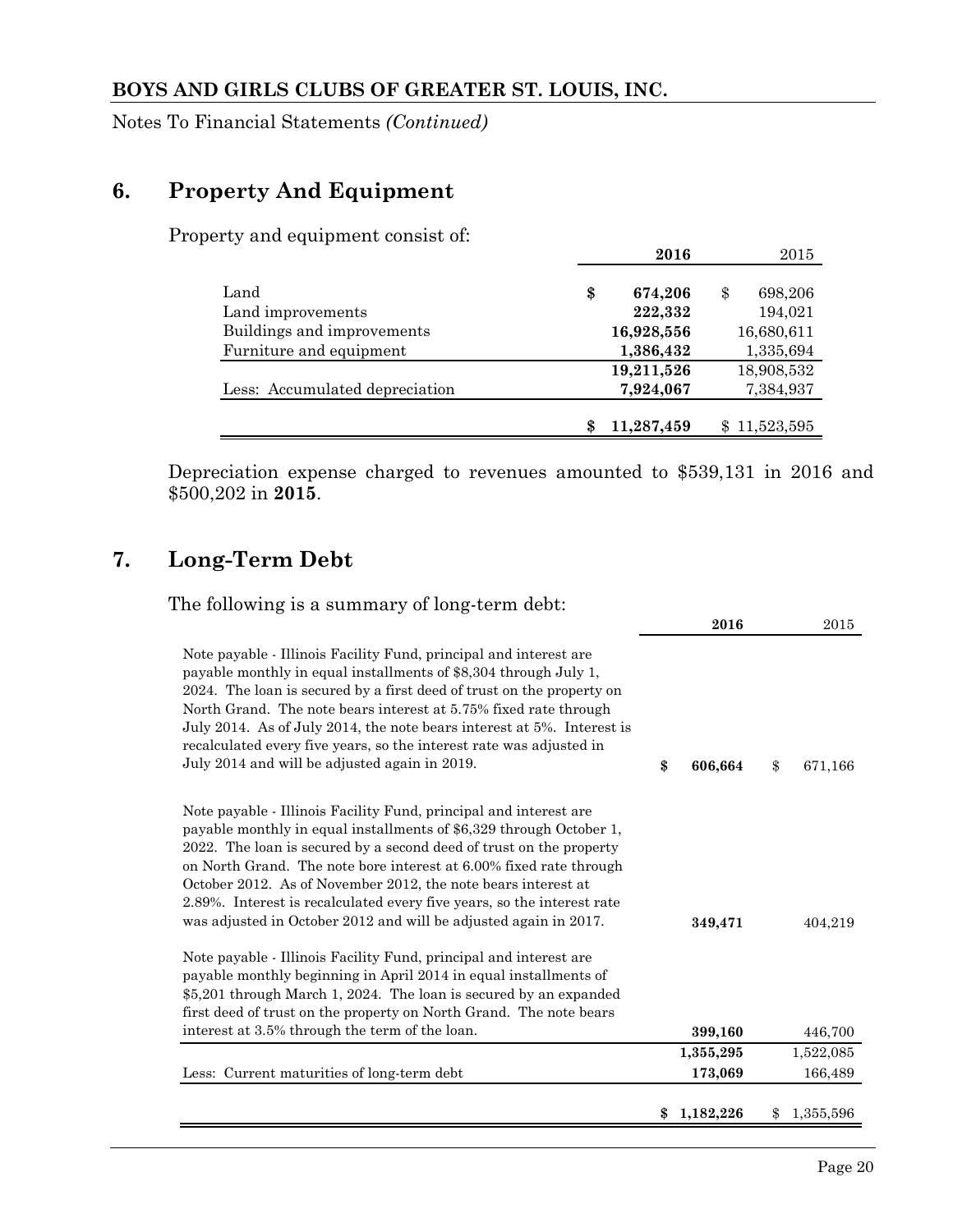Notes To Financial Statements *(Continued)*

The above notes payable contain covenants pertaining to the maintenance and sale of property, loans and advances, and substantial changes in management or ownership.

The scheduled maturities of the long-term debt at December 31, 2016 are as follows:

| Year       | Amount          |
|------------|-----------------|
|            |                 |
| 2017       | \$<br>173,069   |
| 2018       | 179,923         |
| 2019       | 187,064         |
| 2020       | 194,505         |
| 2021       | 202,260         |
| Thereafter | 418,474         |
|            |                 |
|            | \$<br>1,355,295 |

## **8. Restricted Net Assets**

Temporarily restricted net assets are restricted as follows:

|                                       |               | 2015            |
|---------------------------------------|---------------|-----------------|
|                                       |               | (As Restated -  |
|                                       | 2016          | Note 8)         |
| United Way - time restricted (Note 5) | \$<br>602,825 | \$<br>602,825   |
| Time restrictions - other             | 520,000       | 1,270,000       |
| Unappropriated endowment earnings     | 174,327       | 109,860         |
| North County programs                 | 1,395,500     | 1,716,460       |
| Adams Park programs                   | 490,850       |                 |
| Transportation                        | 80,000        | 160,000         |
| Teen programs                         | 176,842       | 56,155          |
| Gymnasium repairs                     |               | 50,000          |
| Be Great: Graduate programs           | 702,278       |                 |
|                                       | 4,142,622     | \$<br>3,965,300 |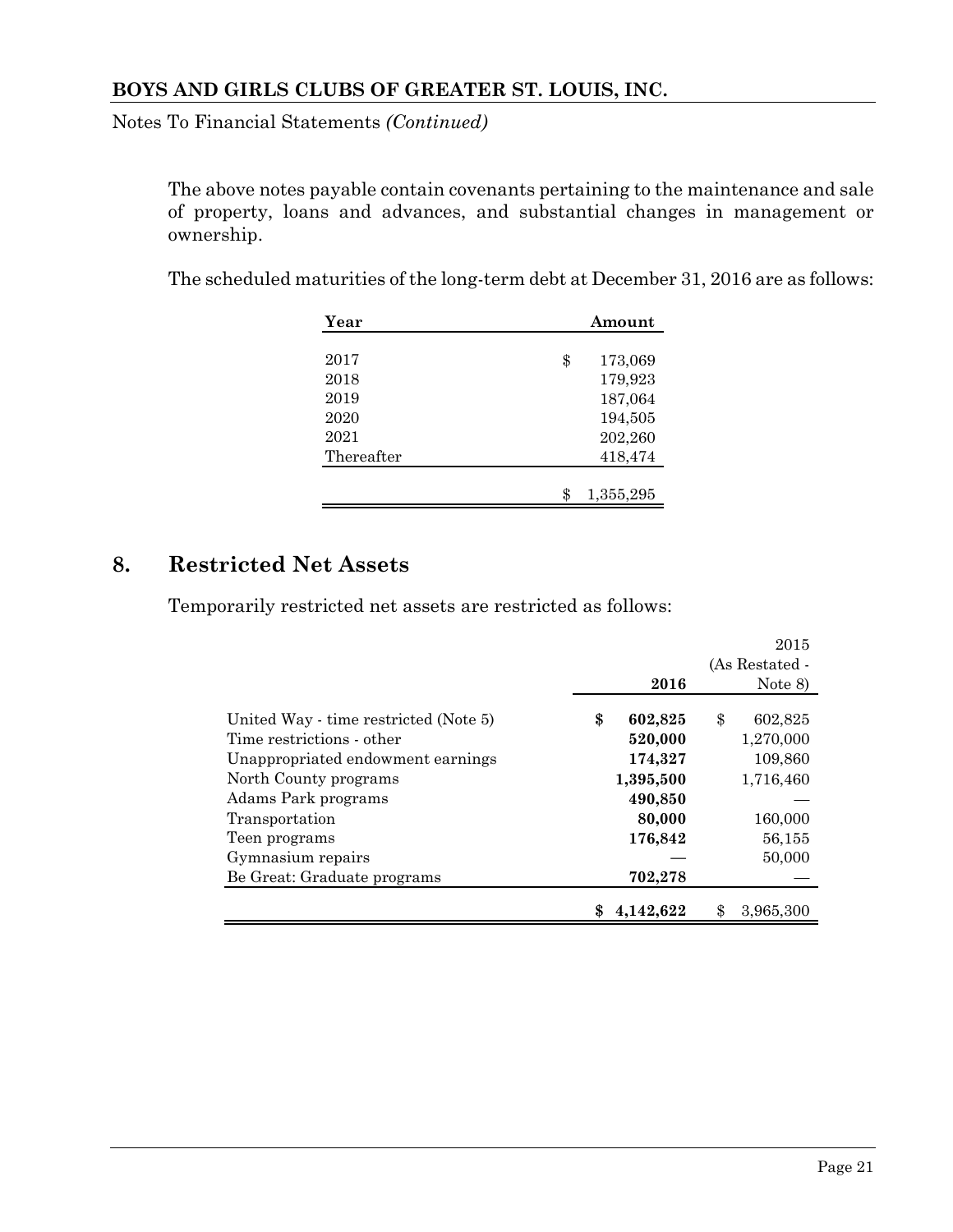Notes To Financial Statements *(Continued)*

|                                              | 2016            | 2015            |
|----------------------------------------------|-----------------|-----------------|
|                                              |                 |                 |
| Expiration of time restrictions - United Way | \$<br>602,825   | \$<br>618,763   |
| Expiration of time restrictions - other      | 250,000         | 241,550         |
| Appropriated endowment earnings              | 111,059         | 137,602         |
| Adams Park programs                          | 250,000         | 187,500         |
| Summer program                               | 76,000          | 55,000          |
| Education programs                           | 229,788         | 110,000         |
| Teen programs                                | 132,043         | 50,330          |
| Capital improvements                         | 174,716         |                 |
| Triple Play program                          |                 | 30,000          |
| Club operations                              | 500,000         | 507,500         |
| Transportation                               | 80,000          | 80,000          |
| Restoration of Amberg Fund                   |                 | 260,000         |
| North County programs                        | 815,335         | 394,000         |
| O'Fallon Park Club                           | 100,000         | 100,000         |
| Be Great: Graduate programs                  | 420,936         |                 |
| Various programs                             | 16,030          | 108,994         |
|                                              |                 |                 |
|                                              | \$<br>3,758,732 | \$<br>2,881,239 |

Net assets were released from donor-imposed restrictions as follows:

As described in Note 9, the Board of Directors has designated the spending of the Amberg Fund. As of December 31, 2016 and 2015, the balance in the Amberg Fund was \$1,080,301 and \$1,083,909, respectively.

#### **Prior Period Adjustment**

During 2016, it was determined that a promise to give and corresponding contribution was not recorded. For the year ended December 31, 2015, contributions, promises to give and temporarily restricted net assets were understated by \$378,560. This restatement increased temporarily restricted net assets, temporarily restricted contributions and the change in net assets by \$378,560. The restatement also increased short-term promises to give by \$100,000, and increased long-term promises to give by \$278,560 at December 31, 2015. This restatement had no effect on net assets at January 1, 2015.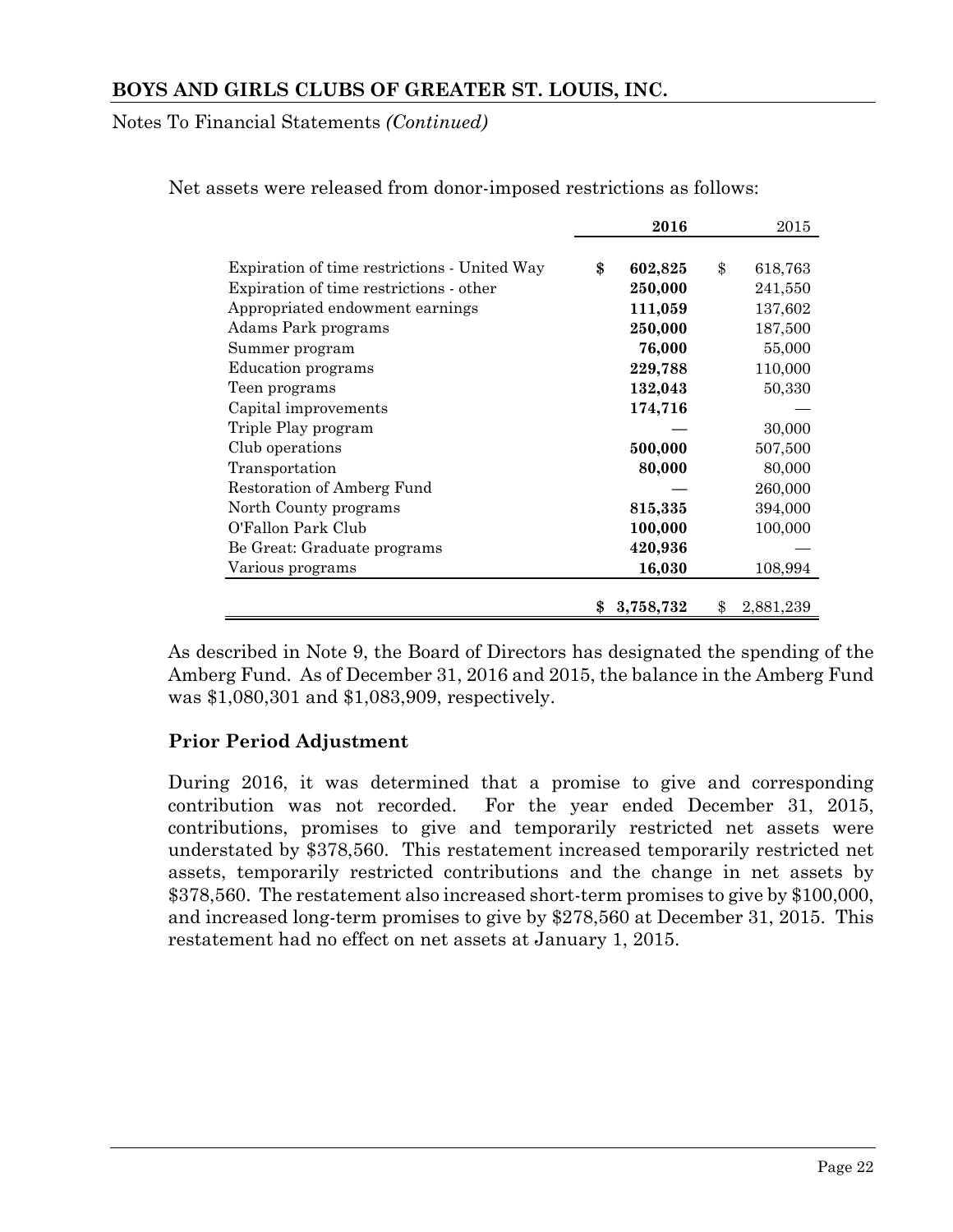Notes To Financial Statements *(Continued)*

|                                                      | 2016            | 2015            |
|------------------------------------------------------|-----------------|-----------------|
| Taylor Fund for character and leadership<br>programs | \$<br>1,000,000 | \$<br>1,000,000 |
| Mentor St. Louis Fund for school-based               |                 |                 |
| mentoring programs                                   | 672,900         | 672,900         |
| Emerson Fund for technology programs                 | 500,000         | 500,000         |
| Mary Ann Lee Fund for education and                  |                 |                 |
| career development programs                          | 1,000,000       | 1,000,000       |
| Joan Silber Fund for scholarships                    | 25,000          | 25,000          |
|                                                      |                 |                 |
|                                                      | 3,197,900       | 3,197,900       |

Permanently restricted net assets are subject to the following restrictions:

Permanently restricted net assets consist of endowments as described in Note 9.

## **9. Permanently Restricted Endowment Funds**

The Organization's endowments consist of the following funds:

|                       | Purpose                           | Year        |
|-----------------------|-----------------------------------|-------------|
| <b>Endowment Fund</b> | Restriction                       | Established |
|                       |                                   |             |
| Taylor Fund           | Character and leadership programs | 2006        |
| Mentor St. Louis Fund | School-based mentoring programs   | 2009        |
| Emerson Fund          | Technology programs               | 2010        |
| Mary Ann Lee Fund     | Education and career development  | 2011        |
| Joan Silber Fund      | Scholarships                      | 2015        |

The Board of Directors of the Organization has interpreted relevant law to mean that the fair value of the original endowment is restricted in perpetuity, absent explicit donor stipulations to the contrary. Additionally, the Board of Directors has adopted a formal investment policy that details the objectives and constraints of the endowment. The primary goal of the endowments is long-term growth and preservation of purchasing power by achieving returns in excess of the rate of inflation. The investment policy accepts minimal risk but acknowledges the need to assume risk in order to preserve long-term financial assets. The policy calls for a specific allocation of funds with periodic rebalancing at the discretion of the investment manager. The investment policy includes a formal spending policy, which allows the Organization to distribute a maximum annual amount of 4% of the current market value of each endowment.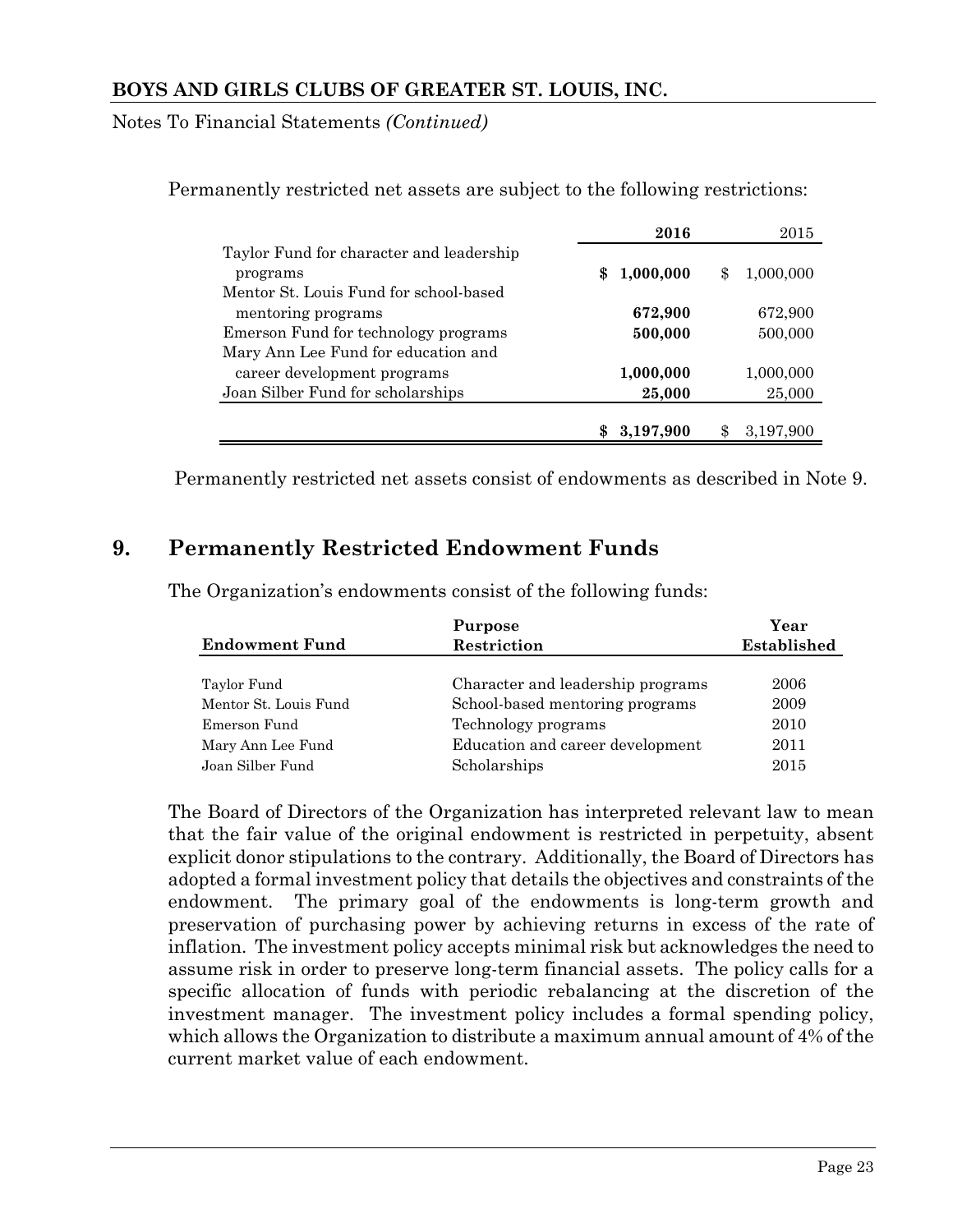Notes To Financial Statements *(Continued)*

As of December 31, 2016 and 2015, the asset composition of the endowments is as follows:

|                       |    | 2016         |    |                    |    |             |    |           |            |  |       |
|-----------------------|----|--------------|----|--------------------|----|-------------|----|-----------|------------|--|-------|
|                       |    |              |    | <b>Temporarily</b> |    | Permanently |    |           |            |  |       |
|                       |    | Unrestricted |    |                    |    | Restricted  |    |           | Restricted |  | Total |
|                       |    |              |    |                    |    |             |    |           |            |  |       |
| Taylor Fund           | \$ |              | \$ | 88,373             | \$ | 1,000,000   | \$ | 1,088,373 |            |  |       |
| Mentor St. Louis Fund |    |              |    | 38,408             |    | 672,900     |    | 711,308   |            |  |       |
| Emerson Fund          |    |              |    | 13,346             |    | 500,000     |    | 513,346   |            |  |       |
| Mary Ann Lee Fund     |    |              |    | 33,764             |    | 1,000,000   |    | 1,033,764 |            |  |       |
| Joan Silber Fund      |    |              |    | 436                |    | 25,000      |    | 25,436    |            |  |       |
|                       |    |              |    | 174.327            |    |             |    |           |            |  |       |
|                       | \$ |              | \$ |                    | \$ | 3,197,900   | \$ | 3,372,227 |            |  |       |

|                       |    |              |    | Temporarily |    | Permanently |    |            |  |       |
|-----------------------|----|--------------|----|-------------|----|-------------|----|------------|--|-------|
|                       |    | Unrestricted |    |             |    | Restricted  |    | Restricted |  | Total |
|                       |    |              |    |             |    |             |    |            |  |       |
| Taylor Fund           | \$ |              | \$ | 89,631      | \$ | 1,000,000   | \$ | 1,089,631  |  |       |
| Mentor St. Louis Fund |    |              |    | 1,373       |    | 672,900     |    | 674,273    |  |       |
| Emerson Fund          |    |              |    | 5,147       |    | 500,000     |    | 505,147    |  |       |
| Mary Ann Lee Fund     |    |              |    | 13,579      |    | 993,922     |    | 1,007,501  |  |       |
| Joan Silber Fund      |    |              |    | 130         |    | 25,000      |    | 25,130     |  |       |
|                       |    |              |    |             |    |             |    |            |  |       |
|                       | \$ |              | \$ | 109,860     | \$ | 3, 191, 822 | \$ | 3,301,682  |  |       |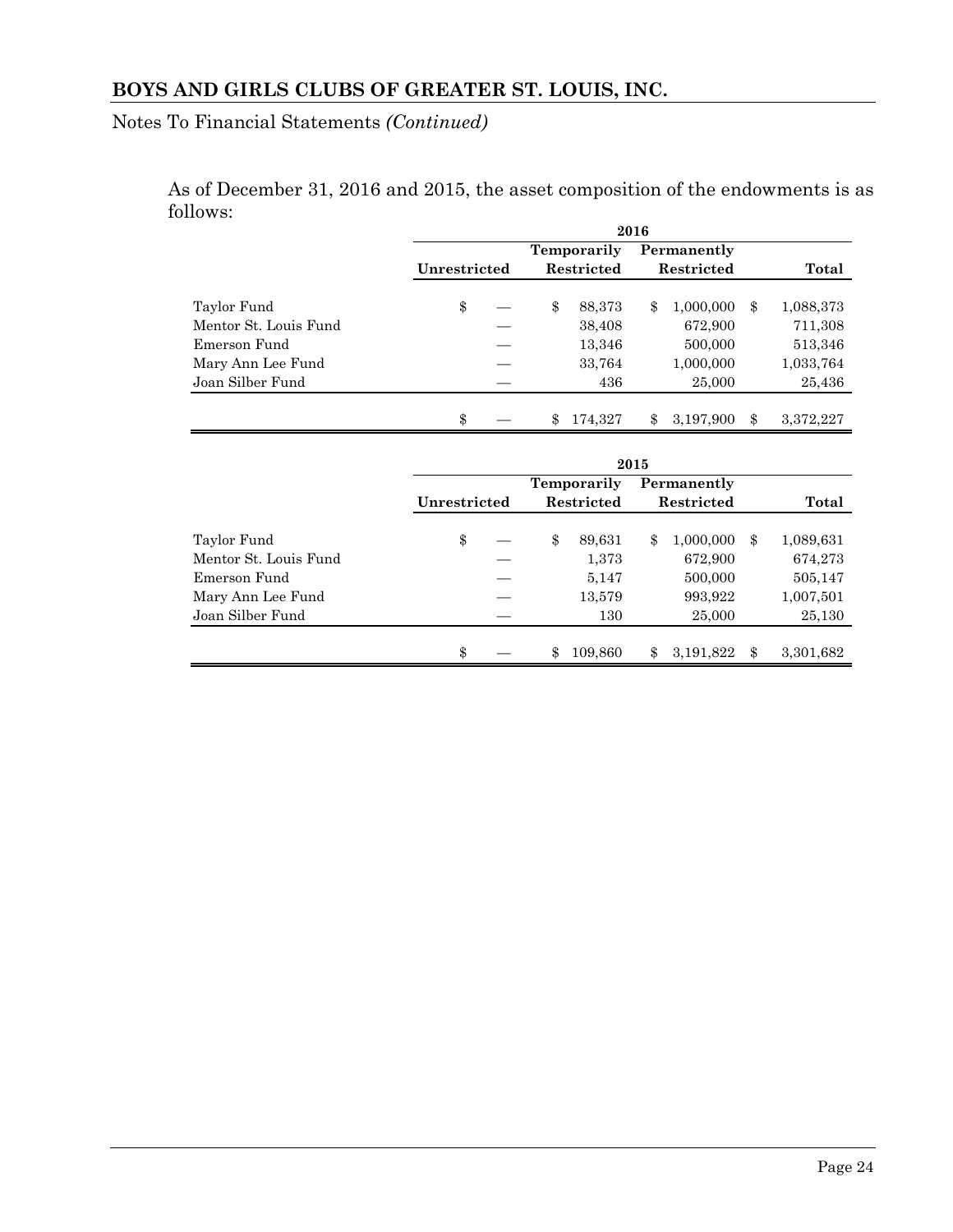Notes To Financial Statements *(Continued)*

|                                           |              |    | Temporarily | Permanently     |               |            |
|-------------------------------------------|--------------|----|-------------|-----------------|---------------|------------|
|                                           | Unrestricted |    | Restricted  | Restricted      |               | Total      |
| Balance - January 1, 2015                 | \$           | \$ | 262,489     | \$<br>2,972,900 | $\mathbf{\$}$ | 3,235,389  |
| Interest and dividends, net               |              |    | 50,173      |                 |               | 50,173     |
| Realized gain                             |              |    | 98,222      |                 |               | 98,222     |
| Unrealized loss                           |              |    | (165, 422)  |                 |               | (165, 422) |
| Total investment return                   |              |    | (17,027)    |                 |               | (17,027)   |
| Contributions<br>Amounts appropriated for |              |    | 2,000       | 218,922         |               | 220,922    |
| spending                                  |              |    | (137, 602)  |                 |               | (137, 602) |
| Balance - December 31, 2015               |              |    | 109,860     | 3,191,822       |               | 3,301,682  |
| Interest and dividends, net               |              |    | 31,587      |                 |               | 31,587     |
| Realized loss                             |              |    | (64, 839)   |                 |               | (64, 839)  |
| Unrealized gain                           |              |    | 208,778     |                 |               | 208,778    |
| Total investment return                   |              |    | 175,526     |                 |               | 175,526    |
| Contributions<br>Amounts appropriated for |              |    |             | 6,078           |               | 6,078      |
| spending                                  |              |    | (111,059)   |                 |               | (111,059)  |
| Balance - December 31, 2016               | \$           | \$ | 174,327     | \$<br>3,197,900 | \$            | 3,372,227  |

The changes in the endowment assets for the years ended December 31, 2016 and 2015 are as follows:

No underwater endowments were noted as of December 31, 2016 or 2015.

## **10. Line Of Credit**

The Organization entered into a \$200,000 line of credit agreement, which expires on October 19, 2017, is secured by substantially all of the Organization's assets and bears interest at the rate of 4%. All drawn funds were paid off by the end of the year, and at both December 31, 2016 and 2015, no funds remained outstanding.

## **11. Commitments**

In connection with Adams Park Community Center, the Organization is party to several real estate land lease agreements with the City of St. Louis and the Board of Education of the City of St. Louis. Commitments under the lease arrangement are not material to the Organization's financial statements.